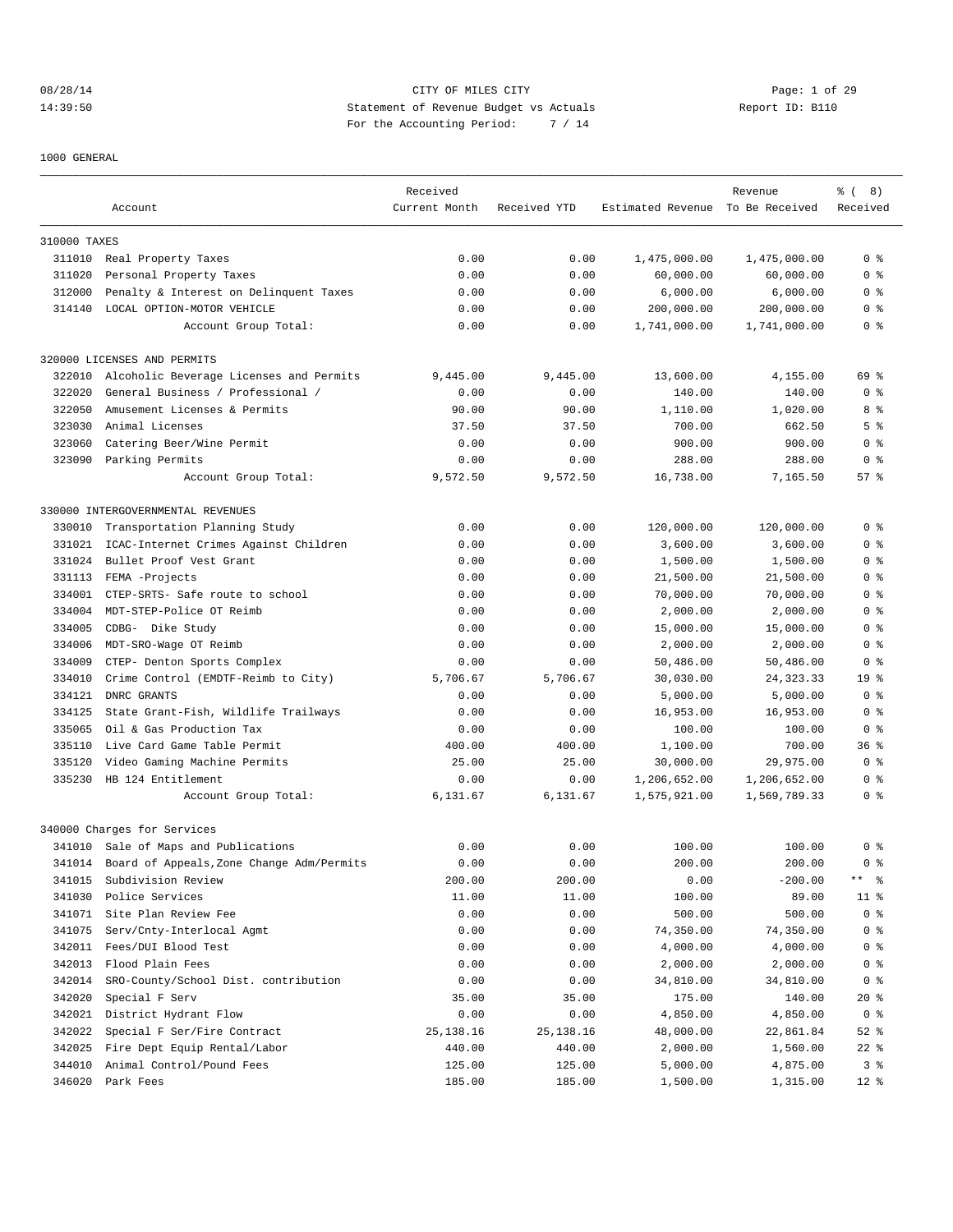# 08/28/14 CITY OF MILES CITY Page: 2 of 29 14:39:50 Statement of Revenue Budget vs Actuals Report ID: B110 For the Accounting Period: 7 / 14

#### 1000 GENERAL

|        | Account                        | Received<br>Current Month | Received YTD | Estimated Revenue | Revenue<br>To Be Received | ී (<br>8)<br>Received |
|--------|--------------------------------|---------------------------|--------------|-------------------|---------------------------|-----------------------|
|        |                                |                           |              |                   |                           |                       |
| 346030 | Swimming Pool Fees             | 2,047.15                  | 2,047.15     | 10,000.00         | 7,952.85                  | $20*$                 |
|        | Account Group Total:           | 28, 181. 31               | 28, 181. 31  | 187,585.00        | 159,403.69                | 15 <sup>8</sup>       |
|        | 350000 FINES AND FORFEITURES   |                           |              |                   |                           |                       |
| 351030 | Fines/Surcharges/etc           | 50.00                     | 50.00        | 180,000.00        | 179,950.00                | 0 <sup>8</sup>        |
| 351031 | Adm Fees (Court)               | 0.00                      | 0.00         | 25,000.00         | 25,000.00                 | 0 <sup>8</sup>        |
| 351035 | Animal Control Court Revenue   | 0.00                      | 0.00         | 7,500.00          | 7,500.00                  | 0 <sup>8</sup>        |
|        | Account Group Total:           | 50.00                     | 50.00        | 212,500.00        | 212,450.00                | 0 <sub>8</sub>        |
|        | 360000 MISCELLANEOUS REVENUE   |                           |              |                   |                           |                       |
| 361005 | MidRivers Franchise Fees       | 0.00                      | 0.00         | 105,000.00        | 105,000.00                | 0 <sup>8</sup>        |
| 361010 | Land Rental                    | 18,655.16                 | 18,655.16    | 32,000.00         | 13, 344.84                | 58 %                  |
| 361020 | Building Rentals               | 1,349.99                  | 1,349.99     | 16,100.00         | 14,750.01                 | 8 %                   |
| 362020 | MISC REVENUE                   | 798.02                    | 798.02       | 4,000.00          | 3,201.98                  | $20*$                 |
| 365000 | Contributions and Donations    | 0.00                      | 0.00         | 5,000.00          | 5,000.00                  | 0 <sup>8</sup>        |
| 365011 | Police Dept donations/Tasers   | 0.00                      | 0.00         | 20,000.00         | 20,000.00                 | 0 <sup>8</sup>        |
| 366040 | Misc.-BHS                      | 0.00                      | 0.00         | 800.00            | 800.00                    | 0 <sup>8</sup>        |
| 366050 | Sale of Junk/Salvage-PD cars   | 0.00                      | 0.00         | 1,000.00          | 1,000.00                  | 0 <sup>8</sup>        |
|        | Account Group Total:           | 20,803.17                 | 20,803.17    | 183,900.00        | 163,096.83                | 11 <sup>8</sup>       |
|        | 370000 INVESTMENT EARNINGS     |                           |              |                   |                           |                       |
|        | 371010 Investment Earnings     | 186.51                    | 186.51       | 1,600.00          | 1,413.49                  | $12*$                 |
|        | Account Group Total:           | 186.51                    | 186.51       | 1,600.00          | 1,413.49                  | $12*$                 |
|        | 380000 OTHER FINANCING SOURCES |                           |              |                   |                           |                       |
| 383000 | Interfund Operating Transfer   | 24, 147. 92               | 24, 147.92   | 548,759.00        | 524,611.08                | 4 %                   |
|        | Account Group Total:           | 24, 147.92                | 24, 147.92   | 548,759.00        | 524,611.08                | 4%                    |
|        | Total:<br>Fund                 | 89,073.08                 | 89,073.08    | 4,468,003.00      | 4,378,929.92              | 2 <sup>8</sup>        |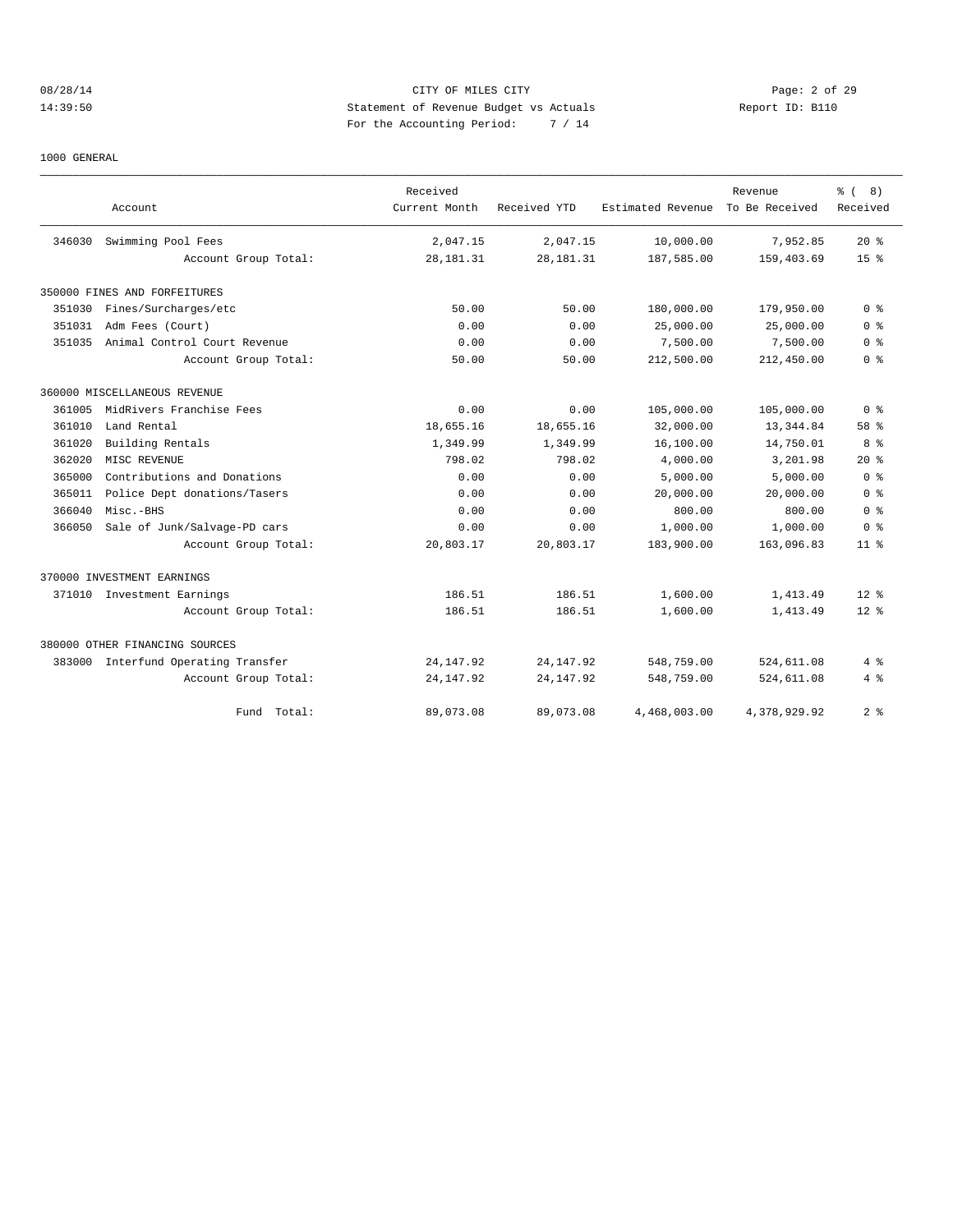# 08/28/14 CITY OF MILES CITY Page: 3 of 29 14:39:50 Statement of Revenue Budget vs Actuals Report ID: B110 For the Accounting Period: 7 / 14

2220 LIBRARY

|        |                                | Received      |              |                   | Revenue        | <b>%</b> (<br>(8) |
|--------|--------------------------------|---------------|--------------|-------------------|----------------|-------------------|
|        | Account                        | Current Month | Received YTD | Estimated Revenue | To Be Received | Received          |
|        | 340000 Charges for Services    |               |              |                   |                |                   |
| 341075 | Serv/Cnty-Interlocal Agmt      | 0.00          | 0.00         | 39,023.00         | 39,023.00      | 0 <sub>8</sub>    |
| 346070 | Library Fees                   | 281.40        | 281.40       | 4,000.00          | 3,718.60       | 7 %               |
| 346074 | Book Sales                     | 8.95          | 8.95         | 400.00            | 391.05         | 2 <sub>8</sub>    |
|        | Account Group Total:           | 290.35        | 290.35       | 43,423.00         | 43,132.65      | 1 <sup>°</sup>    |
|        | 380000 OTHER FINANCING SOURCES |               |              |                   |                |                   |
| 383000 | Interfund Operating Transfer   | 23,978.25     | 23,978.25    | 287,739.00        | 263,760.75     | 8 %               |
|        | Account Group Total:           | 23,978.25     | 23,978.25    | 287,739.00        | 263,760.75     | 8 %               |
|        | Total:<br>Fund                 | 24,268.60     | 24,268.60    | 331,162.00        | 306,893.40     | 7 %               |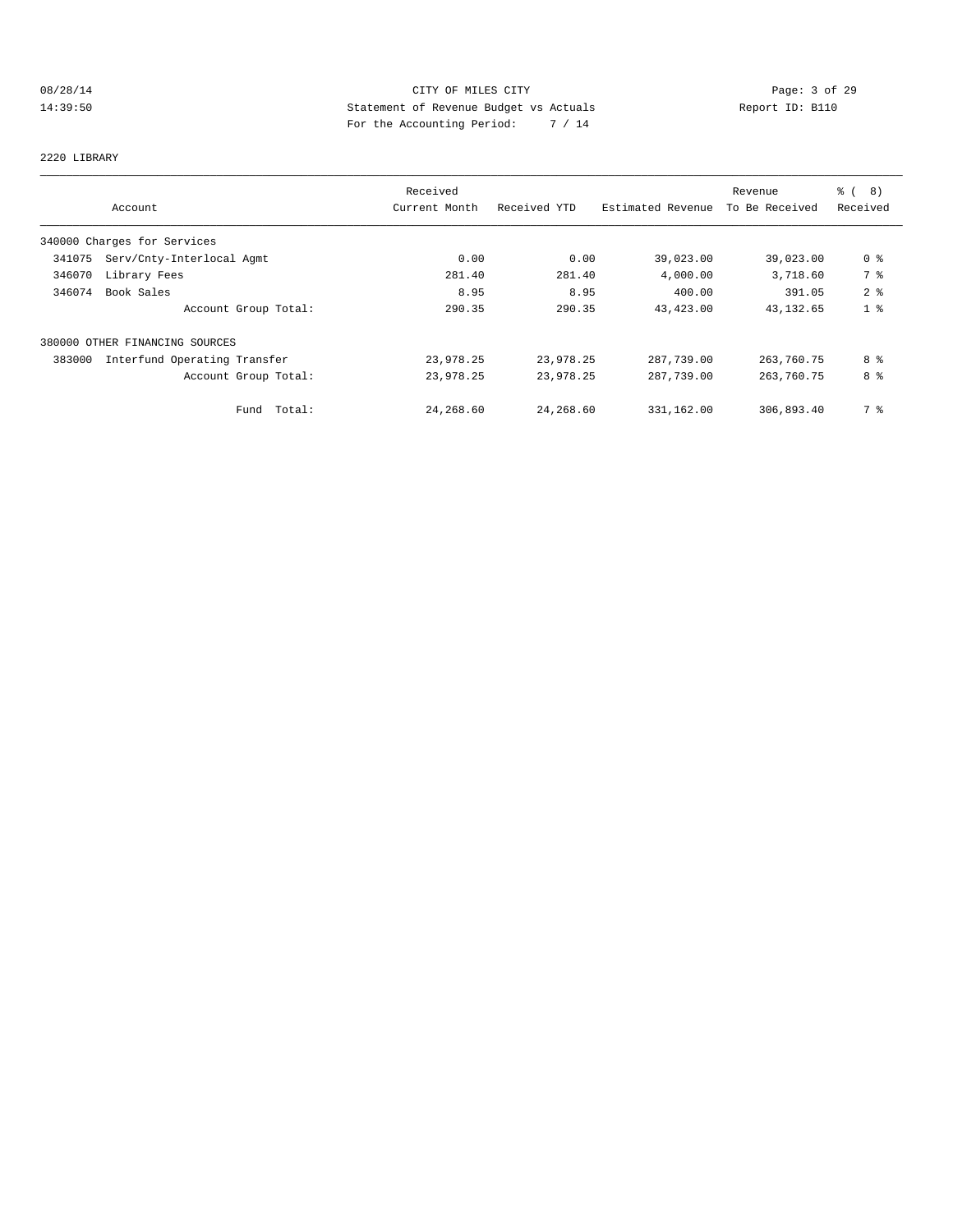# 08/28/14 CITY OF MILES CITY Page: 4 of 29 14:39:50 Statement of Revenue Budget vs Actuals Report ID: B110<br>Report ID: B110 For the Accounting Period: 7 / 14

#### 2270 Health

|                                        | Received      |              |                   | Revenue        | % ( 8 )        |
|----------------------------------------|---------------|--------------|-------------------|----------------|----------------|
| Account                                | Current Month | Received YTD | Estimated Revenue | To Be Received | Received       |
| 340000 Charges for Services            |               |              |                   |                |                |
| Health Inspection Fees<br>344030       | 0.00          | 0.00         | 15,000.00         | 15,000.00      | 0 <sup>8</sup> |
| Account Group Total:                   | 0.00          | 0.00         | 15,000.00         | 15,000.00      | 0 <sup>8</sup> |
| 380000 OTHER FINANCING SOURCES         |               |              |                   |                |                |
| 383000<br>Interfund Operating Transfer | 0.00          | 0.00         | 30,000.00         | 30,000.00      | 0 %            |
| Account Group Total:                   | 0.00          | 0.00         | 30,000.00         | 30,000.00      | 0 <sup>8</sup> |
| Total:<br>Fund                         | 0.00          | 0.00         | 45,000.00         | 45,000.00      | 0 <sup>8</sup> |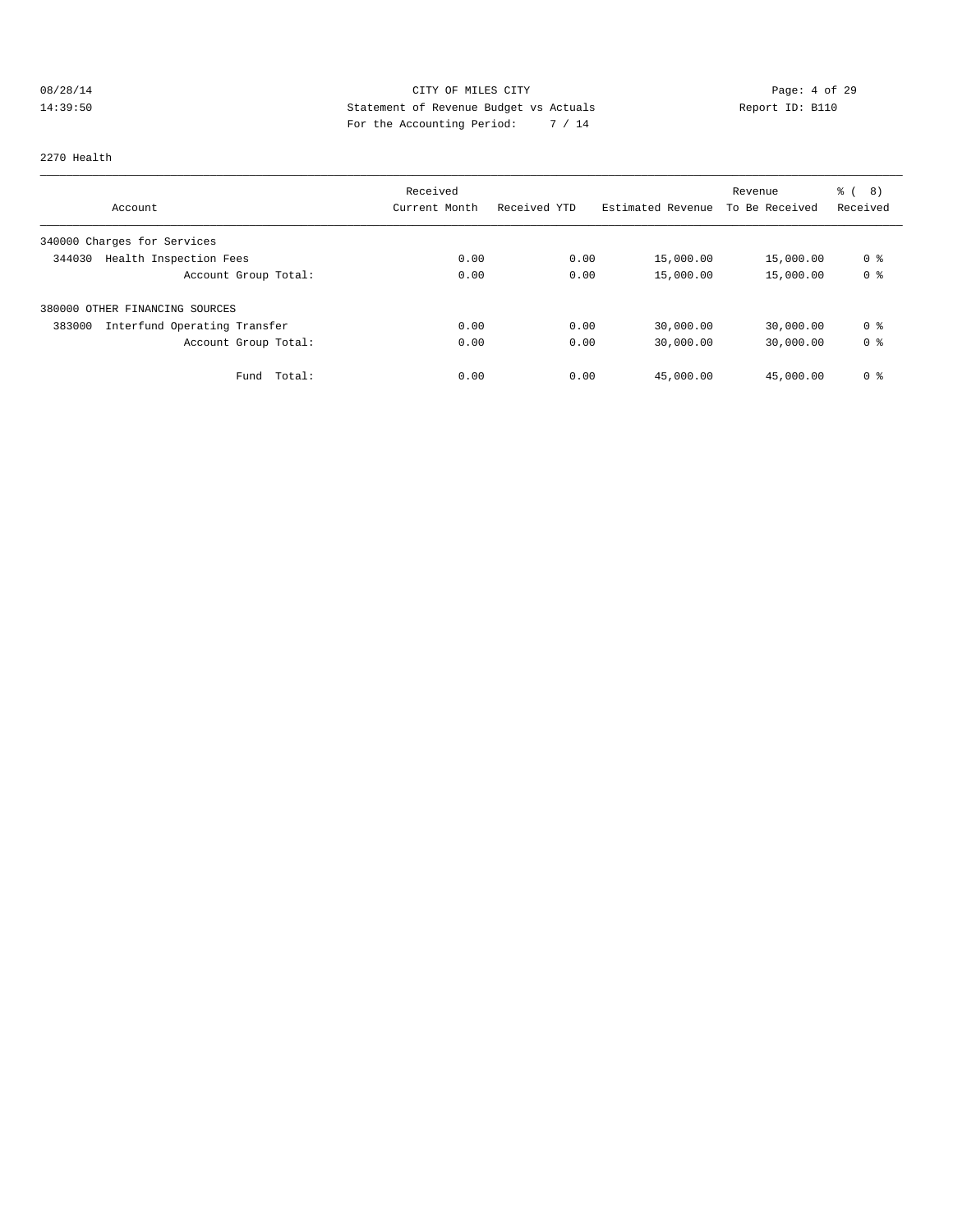# 08/28/14 Page: 5 of 29 14:39:50 Statement of Revenue Budget vs Actuals Report ID: B110 For the Accounting Period: 7 / 14

2350 Local Government/Study Commission

| Account                       | Received<br>Current Month | Received YTD | Estimated Revenue | Revenue<br>To Be Received | 8)<br>ී (<br>Received |
|-------------------------------|---------------------------|--------------|-------------------|---------------------------|-----------------------|
| 310000 TAXES                  |                           |              |                   |                           |                       |
| Real Property Taxes<br>311010 | 0.00                      | 0.00         | 14,142.00         | 14,142.00                 | 0 %                   |
| Account Group Total:          | 0.00                      | 0.00         | 14,142.00         | 14,142.00                 | 0 <sup>8</sup>        |
| Fund Total:                   | 0.00                      | 0.00         | 14,142.00         | 14,142.00                 | 0 %                   |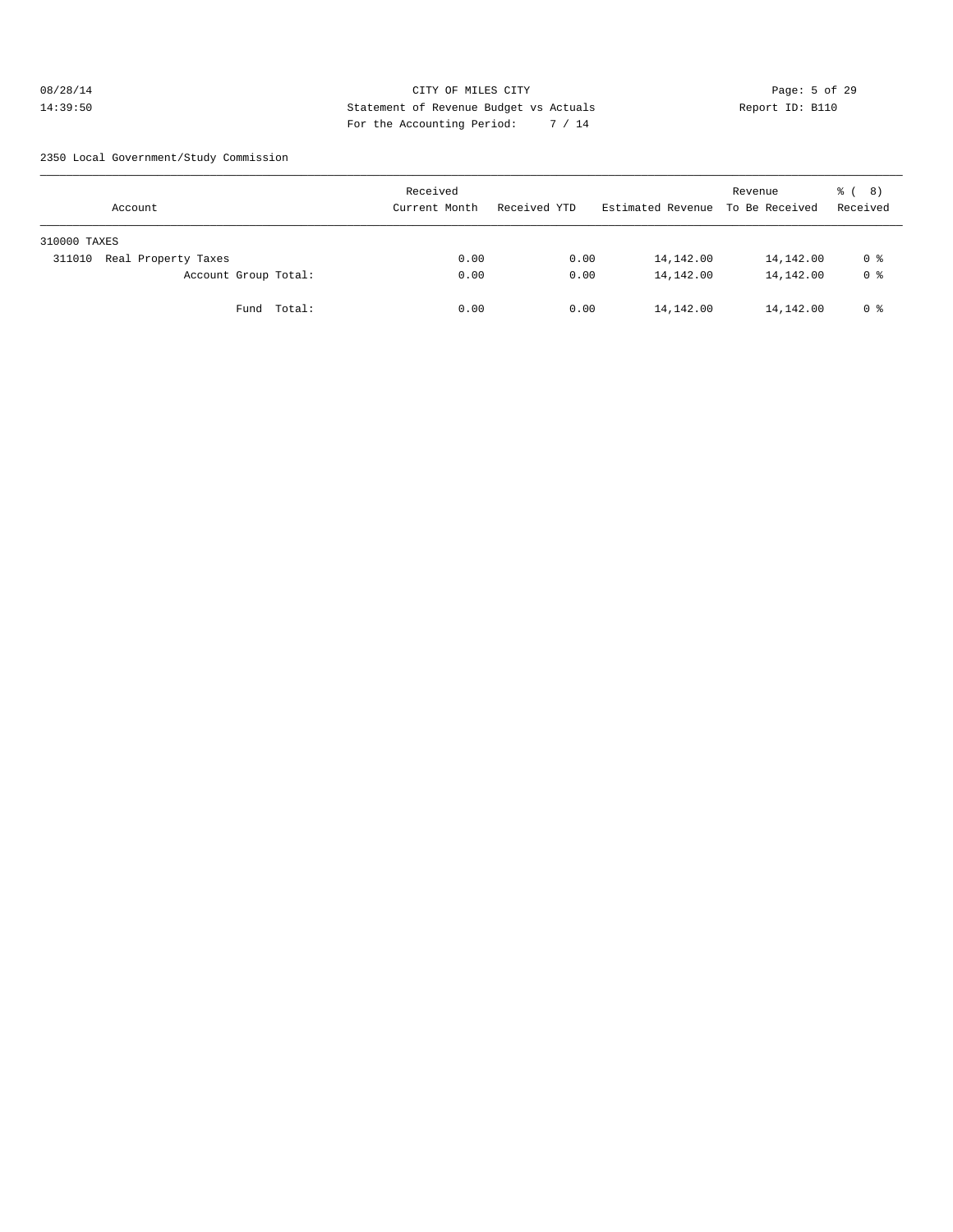# 08/28/14 CITY OF MILES CITY CHES CONTRACT Page: 6 of 29<br>14:39:50 Statement of Revenue Budget vs Actuals Report ID: B110<br>2.14 Page: the Accumulation Period: 2.44 14:39:50 Statement of Revenue Budget vs Actuals Report ID: B110 For the Accounting Period: 7 / 14

2372 Permissive Medical Levy

| Account                       | Received<br>Current Month | Received YTD | Estimated Revenue | Revenue<br>To Be Received | 8)<br>ී (<br>Received |
|-------------------------------|---------------------------|--------------|-------------------|---------------------------|-----------------------|
| 310000 TAXES                  |                           |              |                   |                           |                       |
| Real Property Taxes<br>311010 | 0.00                      | 0.00         | 162,064.00        | 162,064.00                | 0 %                   |
| Account Group Total:          | 0.00                      | 0.00         | 162,064.00        | 162,064.00                | 0 <sup>8</sup>        |
| Total:<br>Fund                | 0.00                      | 0.00         | 162,064.00        | 162,064.00                | 0 %                   |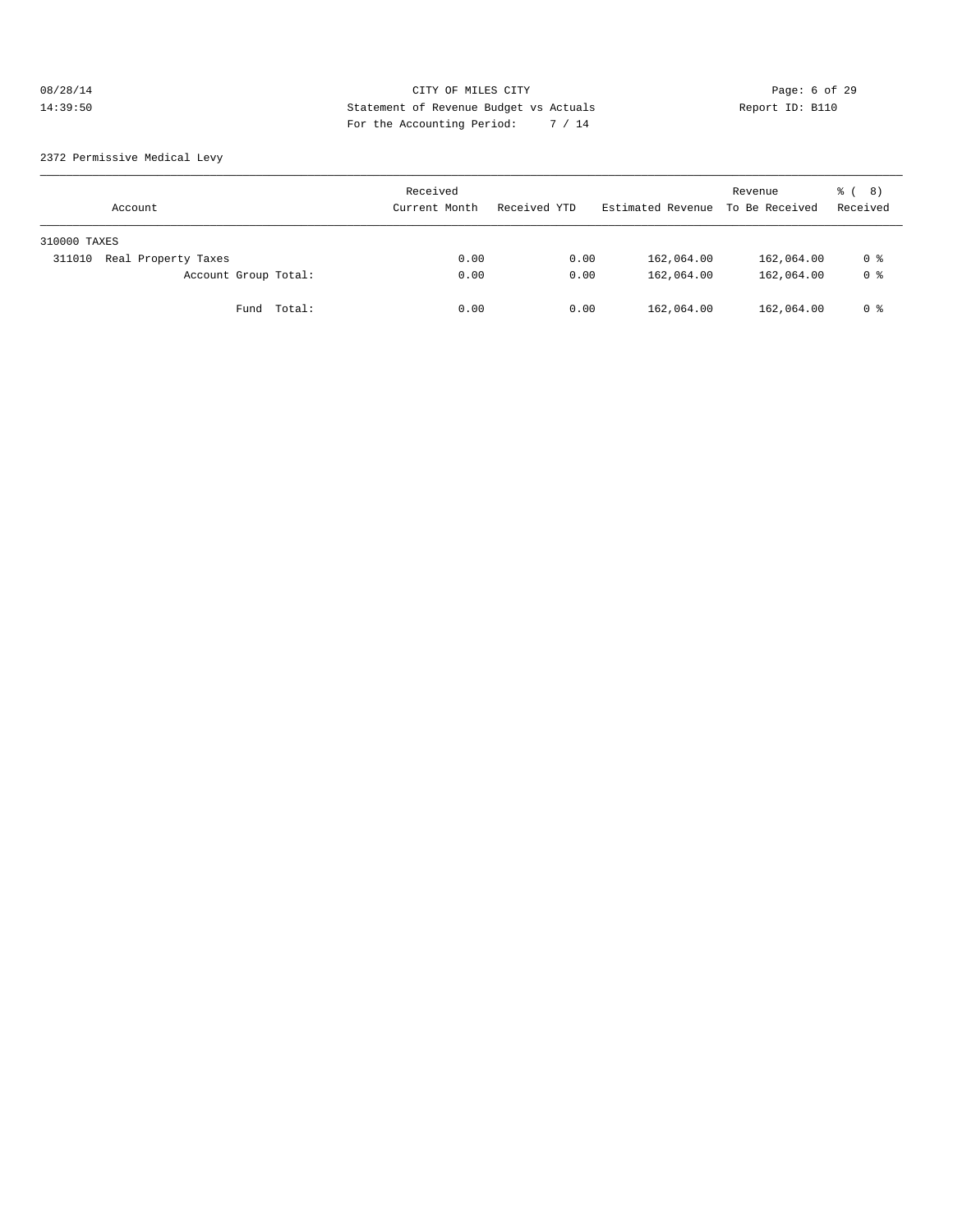# 08/28/14 Page: 7 of 29 14:39:50 Statement of Revenue Budget vs Actuals Report ID: B110 For the Accounting Period: 7 / 14

#### 2394 BUILDING CODE ENFORCEMENT

| Account                              | Received<br>Current Month | Received YTD | Estimated Revenue | Revenue<br>To Be Received | <sub>රී</sub> ( 8 )<br>Received |
|--------------------------------------|---------------------------|--------------|-------------------|---------------------------|---------------------------------|
| 320000 LICENSES AND PERMITS          |                           |              |                   |                           |                                 |
| Building & Related Permits<br>323010 | 2,345.15                  | 2,345.15     | 75,000.00         | 72,654.85                 | 3 %                             |
| Account Group Total:                 | 2,345.15                  | 2,345.15     | 75,000.00         | 72,654.85                 | 3 <sup>8</sup>                  |
| Fund Total:                          | 2,345.15                  | 2,345.15     | 75,000.00         | 72,654.85                 | 3 %                             |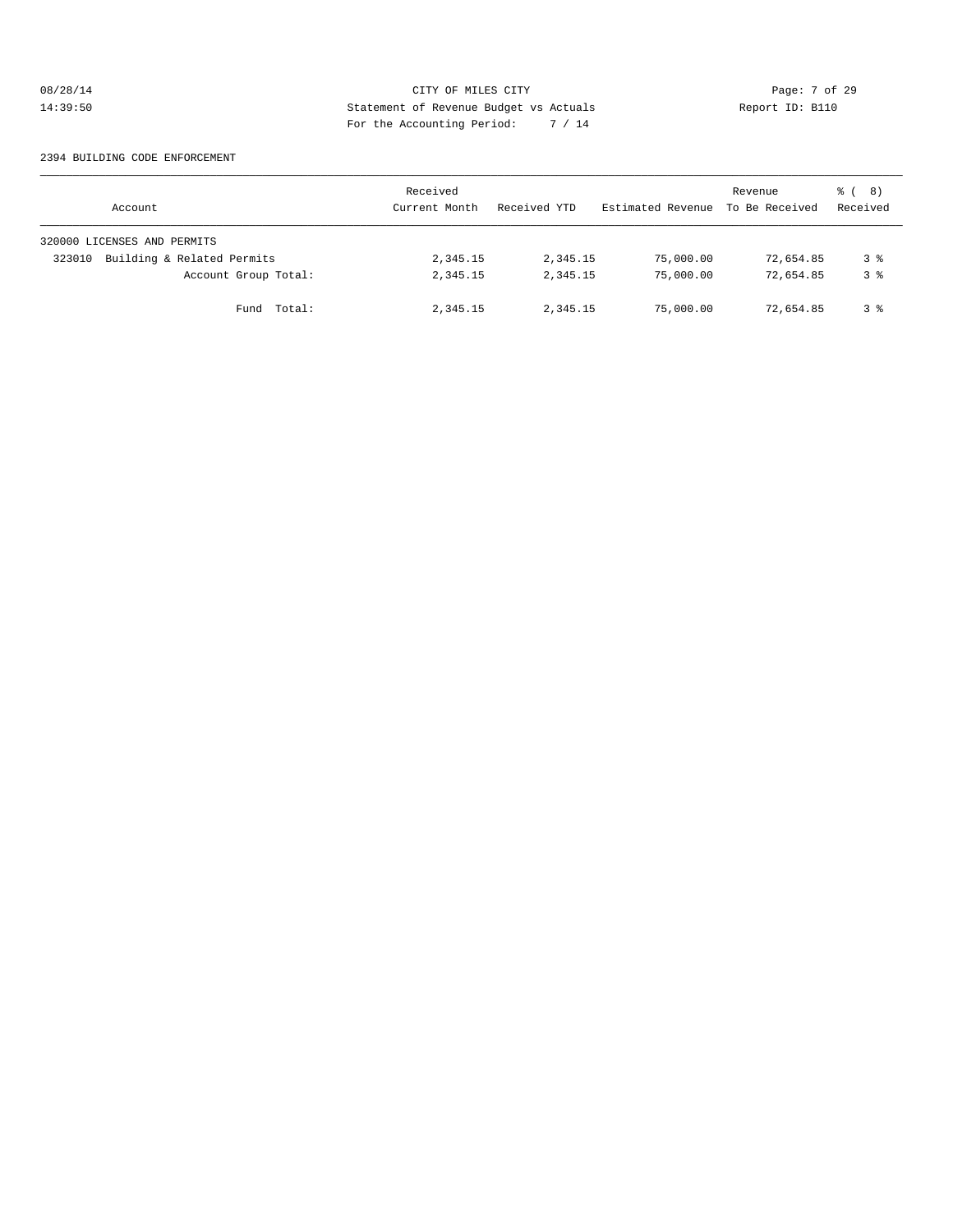# 08/28/14 CITY OF MILES CITY Page: 8 of 29 14:39:50 Statement of Revenue Budget vs Actuals Report ID: B110 For the Accounting Period: 7 / 14

2400 LTG M D#165-(Gen City)

|        |                                          | Received      |              |                   | Revenue        | $\approx$ (<br>8) |
|--------|------------------------------------------|---------------|--------------|-------------------|----------------|-------------------|
|        | Account                                  | Current Month | Received YTD | Estimated Revenue | To Be Received | Received          |
|        | 360000 MISCELLANEOUS REVENUE             |               |              |                   |                |                   |
| 363010 | Maintenance Assessments                  | 0.00          | 0.00         | 161,468.00        | 161,468.00     | 0 %               |
| 363040 | Penalty & Interest on Deling Assessments | 0.00          | 0.00         | 500.00            | 500.00         | 0 <sup>8</sup>    |
|        | Account Group Total:                     | 0.00          | 0.00         | 161,968.00        | 161,968.00     | 0 <sup>8</sup>    |
|        | 370000 INVESTMENT EARNINGS               |               |              |                   |                |                   |
| 371010 | Investment Earnings                      | 6.33          | 6.33         | 100.00            | 93.67          | 6 %               |
|        | Account Group Total:                     | 6.33          | 6.33         | 100.00            | 93.67          | 6 %               |
|        | Total:<br>Fund                           | 6.33          | 6.33         | 162,068.00        | 162,061.67     | 0 %               |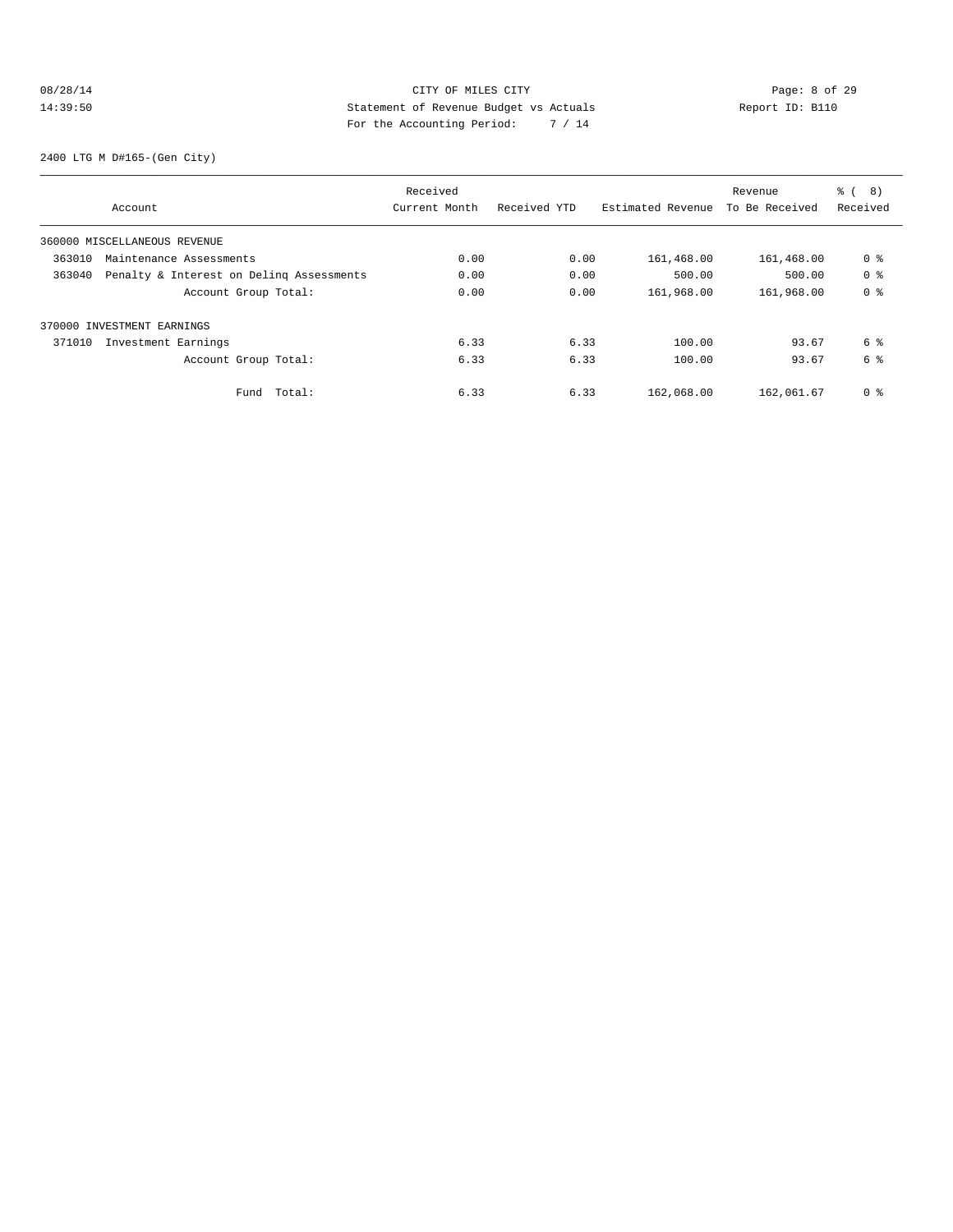# 08/28/14 CITY OF MILES CITY CHES CONTROL PAGE: 9 of 29<br>14:39:50 Statement of Revenue Budget vs Actuals Report ID: B110<br>2.14 Page: Page: Page: Page: 14:39:50 14:39:50 Statement of Revenue Budget vs Actuals Report ID: B110 For the Accounting Period: 7 / 14

2420 LTG M D#167-(MilesAddn Etc)

|        |                                          | Received      |              |                   | Revenue        | $\approx$ (<br>8) |
|--------|------------------------------------------|---------------|--------------|-------------------|----------------|-------------------|
|        | Account                                  | Current Month | Received YTD | Estimated Revenue | To Be Received | Received          |
|        | 360000 MISCELLANEOUS REVENUE             |               |              |                   |                |                   |
| 363010 | Maintenance Assessments                  | 0.00          | 0.00         | 32,570.00         | 32,570.00      | 0 <sup>8</sup>    |
| 363040 | Penalty & Interest on Deling Assessments | 0.00          | 0.00         | 100.00            | 100.00         | 0 <sup>8</sup>    |
|        | Account Group Total:                     | 0.00          | 0.00         | 32,670.00         | 32,670.00      | 0 <sup>8</sup>    |
|        | 370000 INVESTMENT EARNINGS               |               |              |                   |                |                   |
| 371010 | Investment Earnings                      | 1.37          | 1.37         | 0.00              | $-1.37$        | $***$ %           |
|        | Account Group Total:                     | 1.37          | 1.37         | 0.00              | $-1.37$        | $***$ $\approx$   |
|        | Total:<br>Fund                           | 1.37          | 1.37         | 32,670.00         | 32,668.63      | 0 <sup>8</sup>    |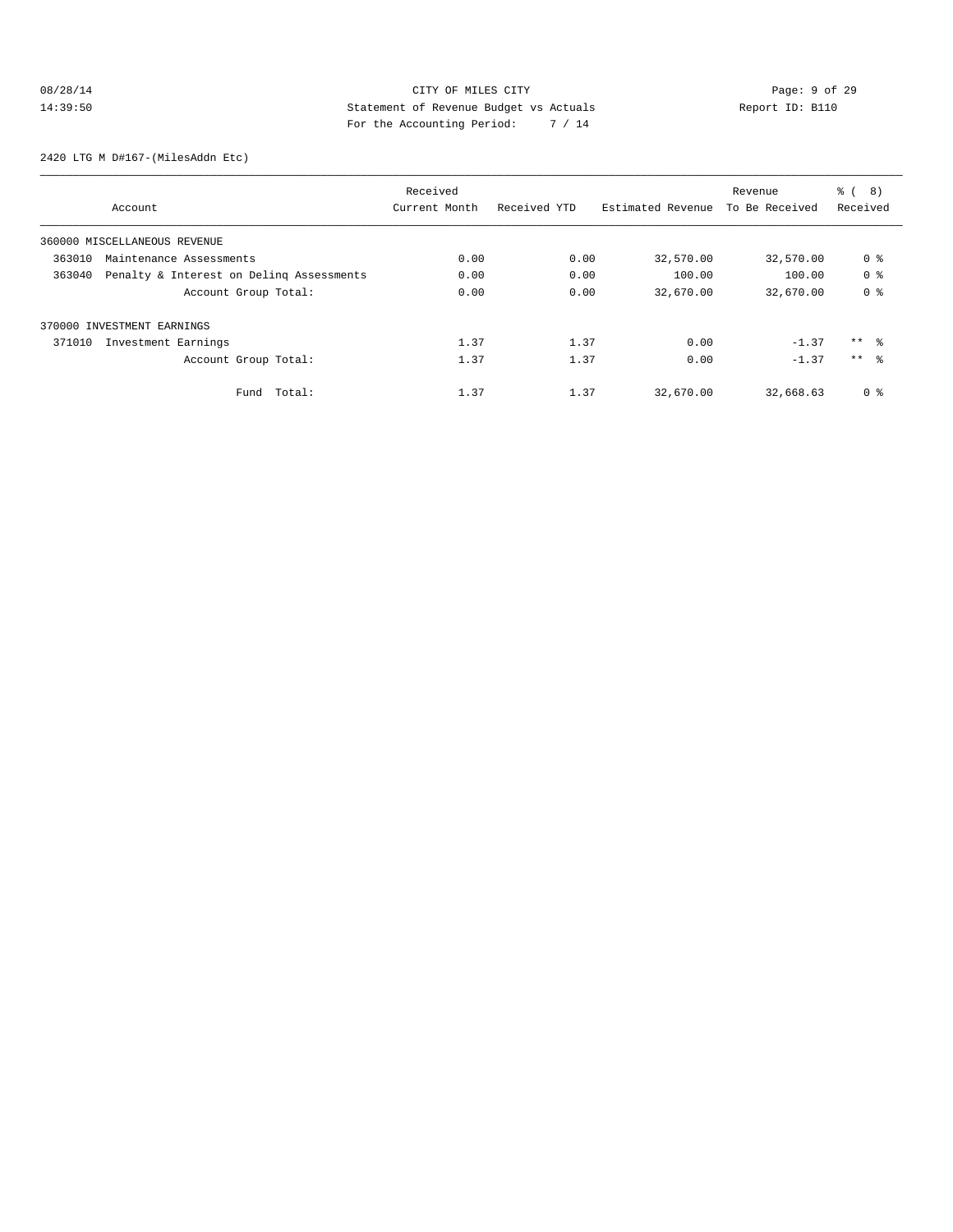# 08/28/14 Page: 10 of 29<br>14:39:50 CITY OF MILES CITY Page: 10 of 29<br>14:39:50 CITY Statement of Revenue Budget vs Actuals<br>For the Accounting Dominal:  $7 / 14$ 14:39:50 Statement of Revenue Budget vs Actuals Report ID: B110 For the Accounting Period: 7 / 14

2430 LTG M D#171-(Balsam Est)

|                                   | Received      |              |                   | Revenue        | 8)<br>ී (       |
|-----------------------------------|---------------|--------------|-------------------|----------------|-----------------|
| Account                           | Current Month | Received YTD | Estimated Revenue | To Be Received | Received        |
| 360000 MISCELLANEOUS REVENUE      |               |              |                   |                |                 |
| 363010<br>Maintenance Assessments | 0.00          | 0.00         | 4,034.00          | 4,034.00       | 0 <sup>8</sup>  |
| Account Group Total:              | 0.00          | 0.00         | 4,034.00          | 4,034.00       | 0 <sup>8</sup>  |
| 370000 INVESTMENT EARNINGS        |               |              |                   |                |                 |
| Investment Earnings<br>371010     | 0.16          | 0.16         | 0.00              | $-0.16$        | $***$ 8         |
| Account Group Total:              | 0.16          | 0.16         | 0.00              | $-0.16$        | $***$ $\approx$ |
| Total:<br>Fund                    | 0.16          | 0.16         | 4,034.00          | 4,033.84       | 0 <sup>8</sup>  |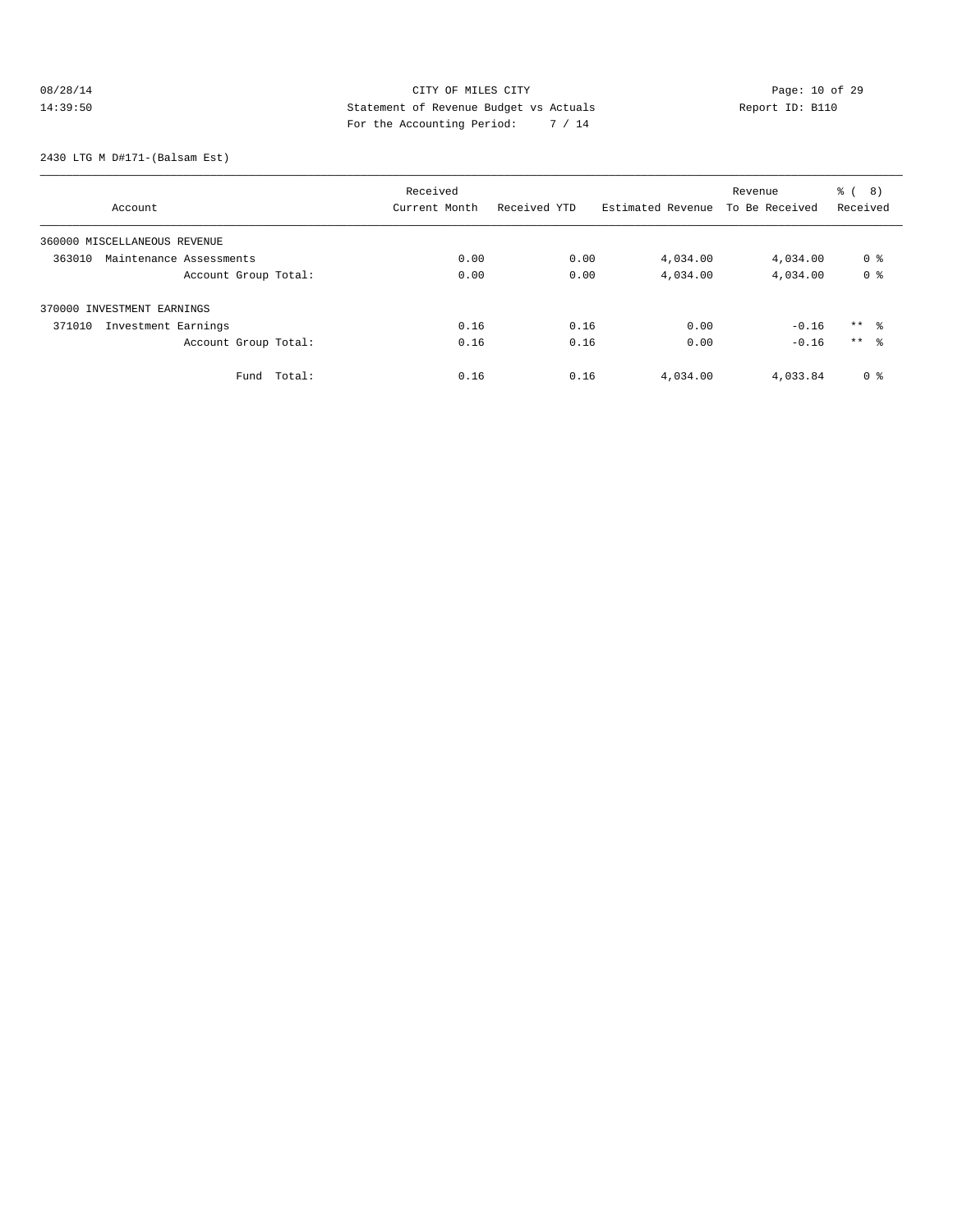# 08/28/14 Page: 11 of 29 14:39:50 Statement of Revenue Budget vs Actuals Report ID: B110 For the Accounting Period: 7 / 14

2440 LTG M D#172-(Main Str)

|                                                    | Received      |              |                   | Revenue        | 8)<br><b>%</b> ( |
|----------------------------------------------------|---------------|--------------|-------------------|----------------|------------------|
| Account                                            | Current Month | Received YTD | Estimated Revenue | To Be Received | Received         |
| 360000 MISCELLANEOUS REVENUE                       |               |              |                   |                |                  |
| 363010<br>Maintenance Assessments                  | 0.00          | 0.00         | 19,730.00         | 19,730.00      | 0 %              |
| Penalty & Interest on Deling Assessments<br>363040 | 0.00          | 0.00         | 100.00            | 100.00         | 0 <sup>8</sup>   |
| Account Group Total:                               | 0.00          | 0.00         | 19,830.00         | 19,830.00      | 0 <sub>8</sub>   |
| 370000 INVESTMENT EARNINGS                         |               |              |                   |                |                  |
| 371010<br>Investment Earnings                      | 0.54          | 0.54         | 50.00             | 49.46          | 1 <sup>8</sup>   |
| Account Group Total:                               | 0.54          | 0.54         | 50.00             | 49.46          | 1 <sup>8</sup>   |
| Total:<br>Fund                                     | 0.54          | 0.54         | 19,880.00         | 19,879.46      | 0 <sub>8</sub>   |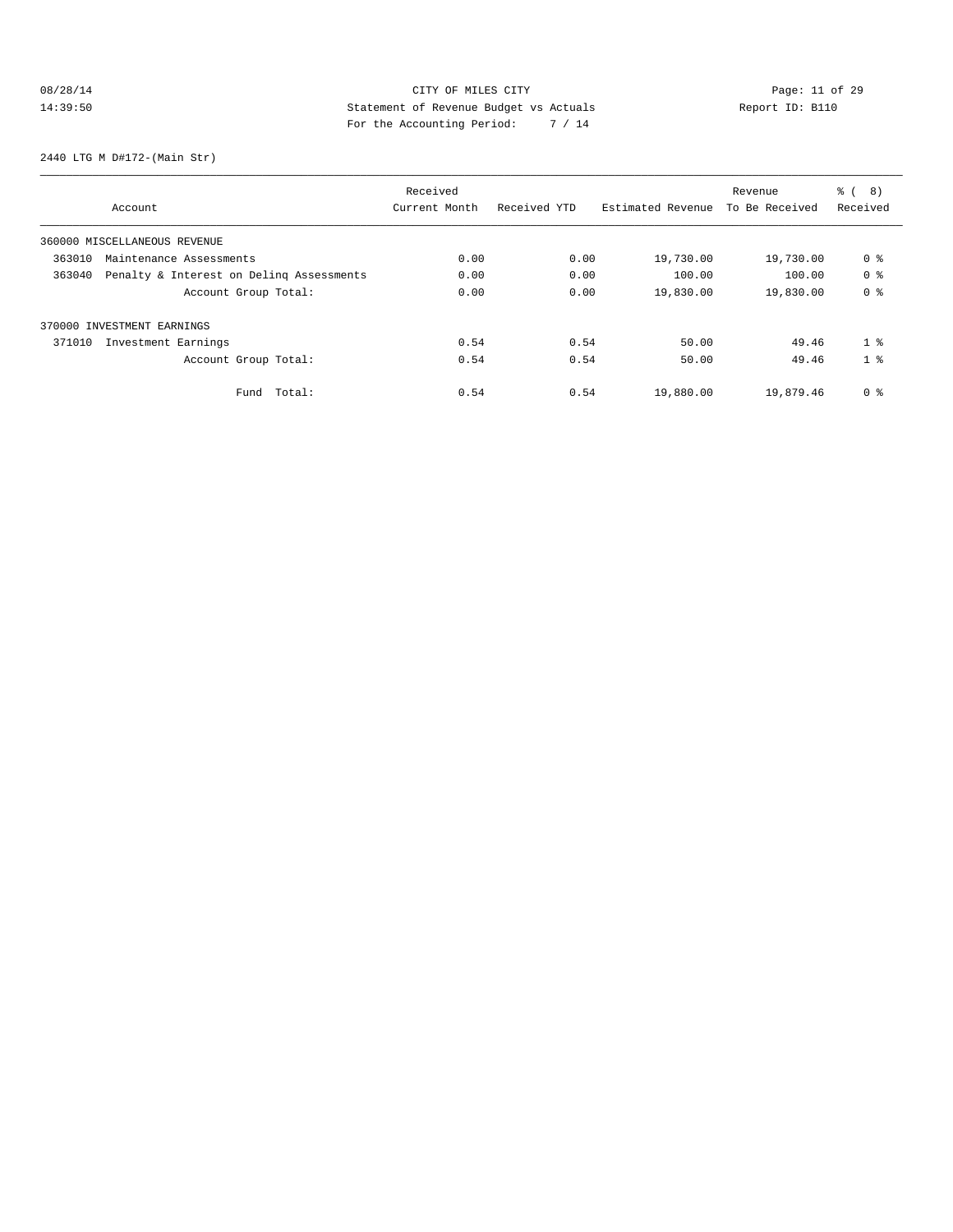# 08/28/14 Page: 12 of 29<br>14:39:50 CITY OF MILES CITY<br>14:39:50 Statement of Revenue Budget vs Actuals<br>14.14 Page: 12 of 29<br>14.14 Page: 12 of 29 14:39:50 Statement of Revenue Budget vs Actuals Report ID: B110 For the Accounting Period: 7 / 14

2450 LTG M D#195-(SG-Trico)

|                                   | Received      |              |                   | Revenue        | 8)<br>ී (       |
|-----------------------------------|---------------|--------------|-------------------|----------------|-----------------|
| Account                           | Current Month | Received YTD | Estimated Revenue | To Be Received | Received        |
| 360000 MISCELLANEOUS REVENUE      |               |              |                   |                |                 |
| 363010<br>Maintenance Assessments | 0.00          | 0.00         | 6,498.00          | 6,498.00       | 0 <sup>8</sup>  |
| Account Group Total:              | 0.00          | 0.00         | 6,498.00          | 6,498.00       | 0 <sup>8</sup>  |
| 370000 INVESTMENT EARNINGS        |               |              |                   |                |                 |
| Investment Earnings<br>371010     | 0.25          | 0.25         | 0.00              | $-0.25$        | ** 왕            |
| Account Group Total:              | 0.25          | 0.25         | 0.00              | $-0.25$        | $***$ $\approx$ |
| Total:<br>Fund                    | 0.25          | 0.25         | 6,498.00          | 6,497.75       | 0 %             |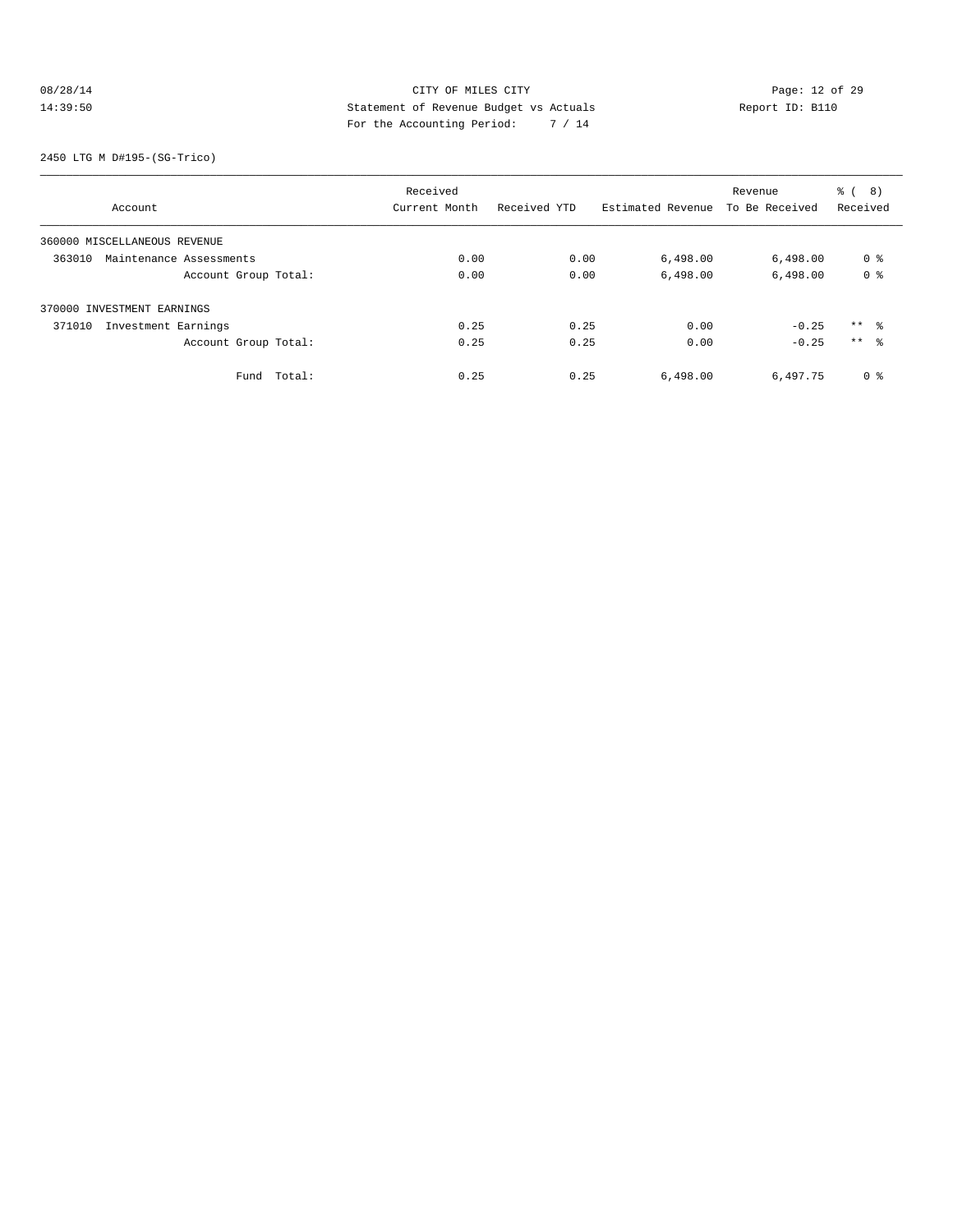# 08/28/14 Page: 13 of 29 14:39:50 Statement of Revenue Budget vs Actuals Report ID: B110 For the Accounting Period: 7 / 14

2470 LTG M D#202-(SG-MDU&NV)

|        |                                          | Received      |              |                   | Revenue        | ී (<br>8)       |
|--------|------------------------------------------|---------------|--------------|-------------------|----------------|-----------------|
|        | Account                                  | Current Month | Received YTD | Estimated Revenue | To Be Received | Received        |
|        | 360000 MISCELLANEOUS REVENUE             |               |              |                   |                |                 |
| 363010 | Maintenance Assessments                  | 0.00          | 0.00         | 7,736.00          | 7,736.00       | 0 %             |
| 363040 | Penalty & Interest on Deling Assessments | 0.00          | 0.00         | 10.00             | 10.00          | 0 <sup>8</sup>  |
|        | Account Group Total:                     | 0.00          | 0.00         | 7,746.00          | 7,746.00       | 0 <sup>8</sup>  |
|        | 370000 INVESTMENT EARNINGS               |               |              |                   |                |                 |
| 371010 | Investment Earnings                      | 0.38          | 0.38         | 0.00              | $-0.38$        | $***$ $ -$      |
|        | Account Group Total:                     | 0.38          | 0.38         | 0.00              | $-0.38$        | $***$ $\approx$ |
|        | Total:<br>Fund                           | 0.38          | 0.38         | 7,746.00          | 7.745.62       | 0 <sup>8</sup>  |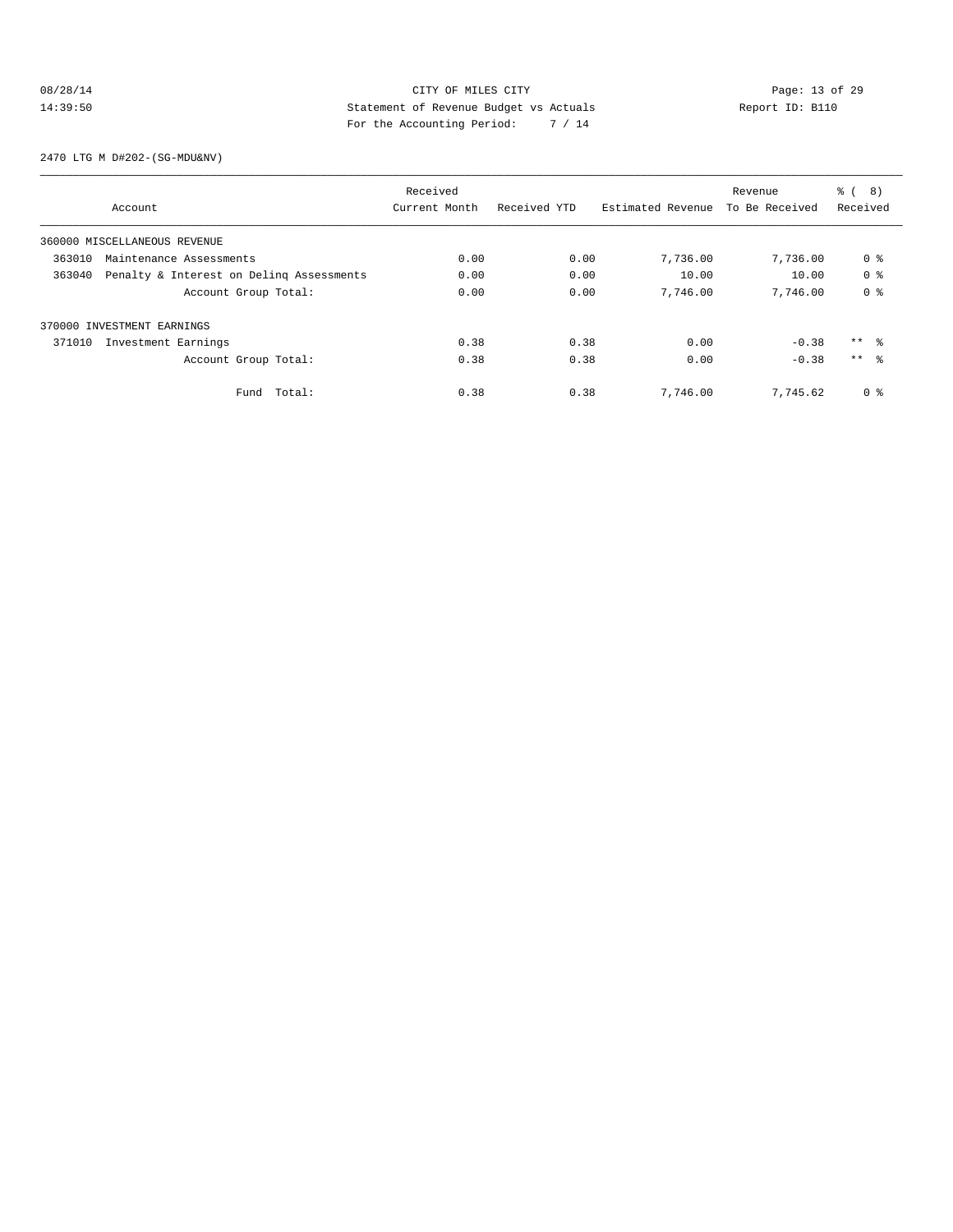# 08/28/14 Page: 14 of 29 14:39:50 Statement of Revenue Budget vs Actuals Report ID: B110<br>Report ID: B110 For the Accounting Period: 7 / 14

#### 2480 LTG M M#173-(Milestown Estates)

|                                   | Received      |              |                   | Revenue        | 8)<br>ී (      |
|-----------------------------------|---------------|--------------|-------------------|----------------|----------------|
| Account                           | Current Month | Received YTD | Estimated Revenue | To Be Received | Received       |
| 360000 MISCELLANEOUS REVENUE      |               |              |                   |                |                |
| 363010<br>Maintenance Assessments | 0.00          | 0.00         | 1,678.00          | 1,678.00       | 0 <sup>8</sup> |
| Account Group Total:              | 0.00          | 0.00         | 1,678.00          | 1,678.00       | 0 <sup>8</sup> |
| 370000 INVESTMENT EARNINGS        |               |              |                   |                |                |
| 371010<br>Investment Earnings     | 0.17          | 0.17         | 0.00              | $-0.17$        | $***$ 8        |
| Account Group Total:              | 0.17          | 0.17         | 0.00              | $-0.17$        | $***$ 8        |
| Fund Total:                       | 0.17          | 0.17         | 1,678.00          | 1,677.83       | 0 <sup>8</sup> |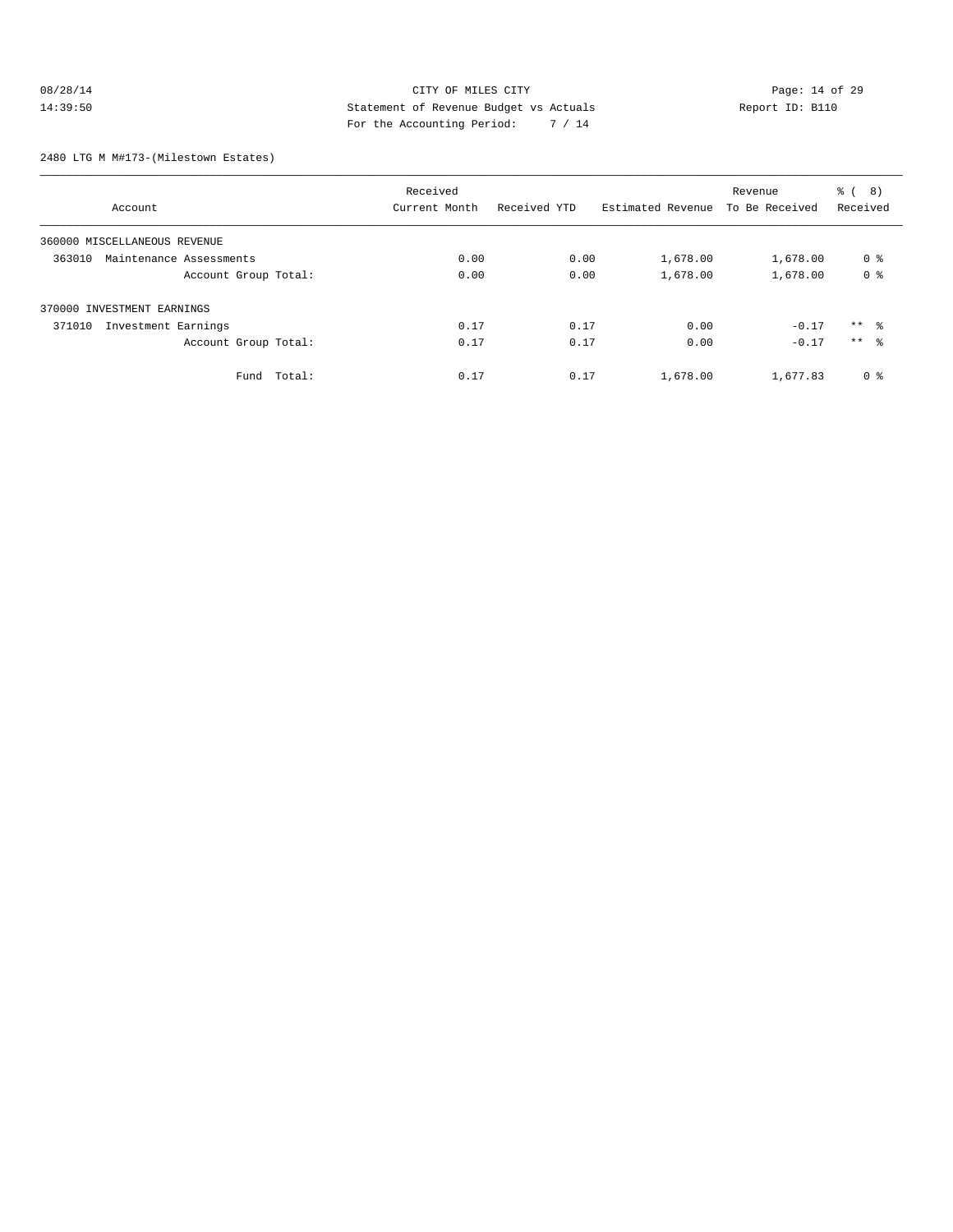# 08/28/14 Page: 15 of 29 14:39:50 Statement of Revenue Budget vs Actuals Report ID: B110<br>Report ID: B110 For the Accounting Period: 7 / 14

2510 STR MAINT DIST #204

| Account                                            | Received<br>Current Month | Received YTD | Estimated Revenue | Revenue<br>To Be Received | % ( 8 )<br>Received |
|----------------------------------------------------|---------------------------|--------------|-------------------|---------------------------|---------------------|
| 360000 MISCELLANEOUS REVENUE                       |                           |              |                   |                           |                     |
| 363010<br>Maintenance Assessments                  | 0.00                      | 0.00         | 945, 359.00       | 945,359.00                | 0 <sup>8</sup>      |
| 363040<br>Penalty & Interest on Deling Assessments | 0.00                      | 0.00         | 1,000.00          | 1,000.00                  | 0 <sup>8</sup>      |
| Account Group Total:                               | 0.00                      | 0.00         | 946,359.00        | 946,359.00                | 0 <sup>8</sup>      |
| 370000 INVESTMENT EARNINGS                         |                           |              |                   |                           |                     |
| Investment Earnings<br>371010                      | 46.79                     | 46.79        | 400.00            | 353.21                    | $12$ $\approx$      |
| Account Group Total:                               | 46.79                     | 46.79        | 400.00            | 353.21                    | $12*$               |
| 380000<br>OTHER FINANCING SOURCES                  |                           |              |                   |                           |                     |
| 383000<br>Interfund Operating Transfer             | 0.00                      | 0.00         | 87,274.00         | 87, 274.00                | 0 <sup>8</sup>      |
| Account Group Total:                               | 0.00                      | 0.00         | 87, 274.00        | 87, 274.00                | 0 <sup>8</sup>      |
| Total:<br>Fund                                     | 46.79                     | 46.79        | 1,034,033.00      | 1,033,986.21              | 0 <sup>8</sup>      |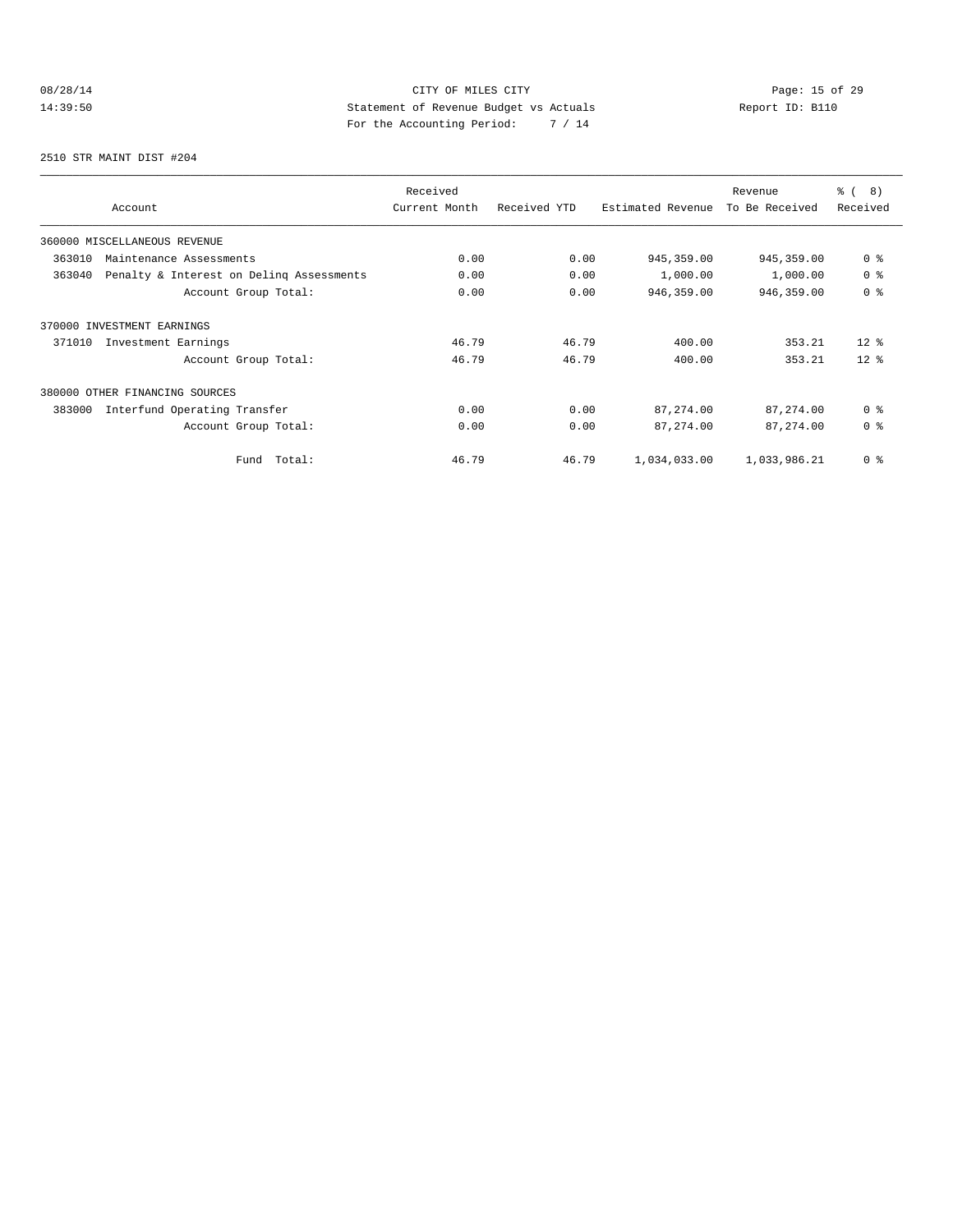# 08/28/14 Page: 16 of 29 14:39:50 Statement of Revenue Budget vs Actuals Report ID: B110 For the Accounting Period: 7 / 14

2520 STR MAINT DIST #205

| Account                                            | Received<br>Current Month | Received YTD | Estimated Revenue | Revenue<br>To Be Received | $\frac{6}{6}$ ( 8)<br>Received |
|----------------------------------------------------|---------------------------|--------------|-------------------|---------------------------|--------------------------------|
| 330000 INTERGOVERNMENTAL REVENUES                  |                           |              |                   |                           |                                |
| CTEP-SRTS- Safe route to school<br>334001          | 0.00                      | 0.00         | 256,053.00        | 256,053.00                | 0 <sup>8</sup>                 |
| Account Group Total:                               | 0.00                      | 0.00         | 256,053.00        | 256,053.00                | 0 <sup>8</sup>                 |
| 360000 MISCELLANEOUS REVENUE                       |                           |              |                   |                           |                                |
| 363010<br>Maintenance Assessments                  | 0.00                      | 0.00         | 247,584.00        | 247,584.00                | 0 <sup>8</sup>                 |
| Penalty & Interest on Deling Assessments<br>363040 | 0.00                      | 0.00         | 1,000.00          | 1,000.00                  | 0 <sup>8</sup>                 |
| Account Group Total:                               | 0.00                      | 0.00         | 248,584.00        | 248,584.00                | 0 <sup>8</sup>                 |
| 370000 INVESTMENT EARNINGS                         |                           |              |                   |                           |                                |
| Investment Earnings<br>371010                      | 32.02                     | 32.02        | 400.00            | 367.98                    | 8 %                            |
| Account Group Total:                               | 32.02                     | 32.02        | 400.00            | 367.98                    | 8 %                            |
| 380000 OTHER FINANCING SOURCES                     |                           |              |                   |                           |                                |
| Interfund Operating Transfer<br>383000             | 0.00                      | 0.00         | 87, 274, 00       | 87, 274, 00               | 0 <sup>8</sup>                 |
| Account Group Total:                               | 0.00                      | 0.00         | 87, 274, 00       | 87, 274, 00               | 0 <sup>8</sup>                 |
| Total:<br>Fund                                     | 32.02                     | 32.02        | 592, 311.00       | 592,278.98                | 0 <sup>8</sup>                 |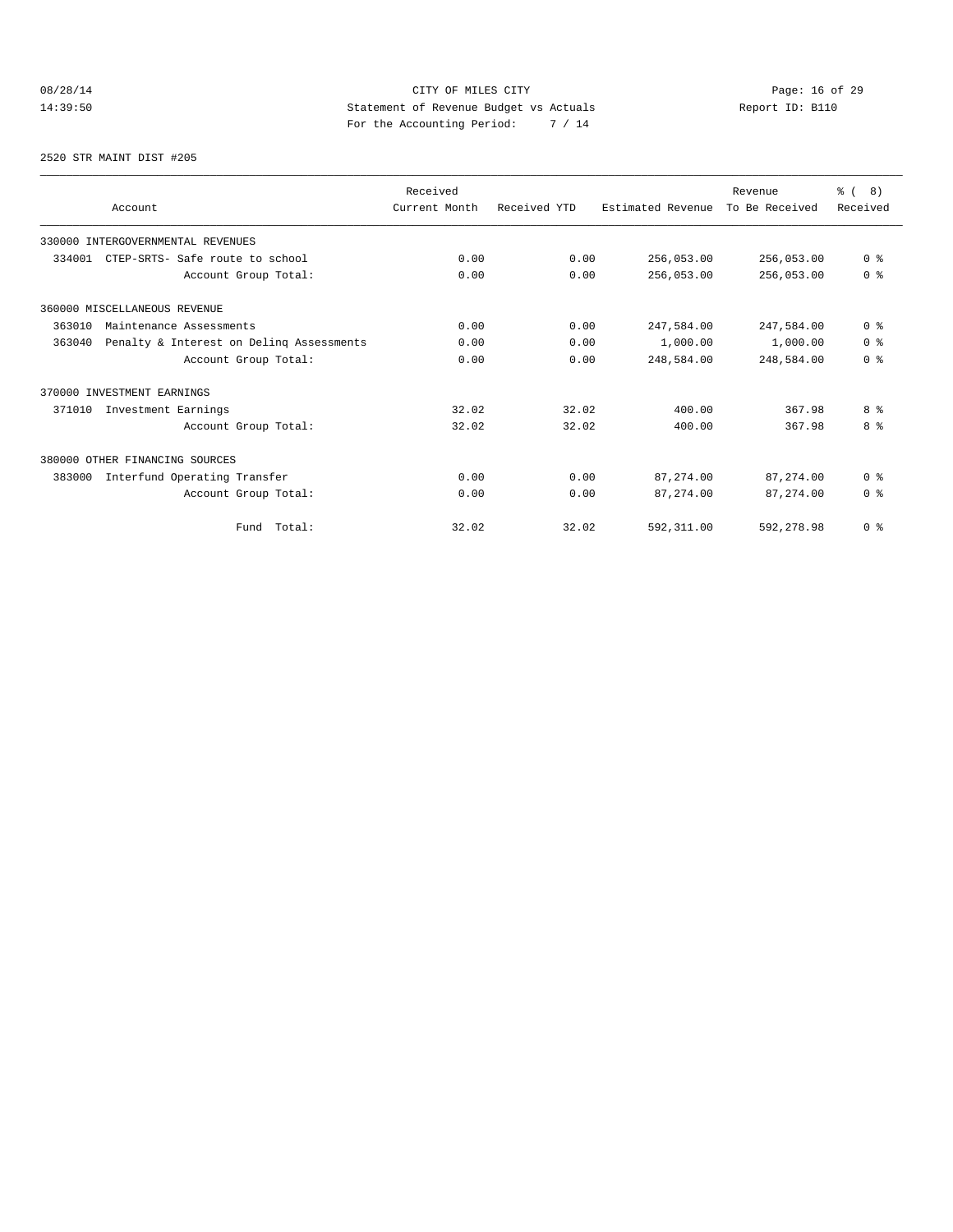# 08/28/14 Page: 17 of 29 14:39:50 Statement of Revenue Budget vs Actuals Report ID: B110 For the Accounting Period: 7 / 14

#### 2540 STR MAINT DIST#207-(MILESTOWN ESTATES)

| Account                           | Received<br>Current Month | Received YTD | Estimated Revenue | Revenue<br>To Be Received | ී (<br>(8)<br>Received |
|-----------------------------------|---------------------------|--------------|-------------------|---------------------------|------------------------|
| 360000 MISCELLANEOUS REVENUE      |                           |              |                   |                           |                        |
| 363010<br>Maintenance Assessments | 0.00                      | 0.00         | 4,297.00          | 4,297.00                  | 0 <sup>8</sup>         |
| Account Group Total:              | 0.00                      | 0.00         | 4,297.00          | 4,297.00                  | 0 <sup>8</sup>         |
| 370000 INVESTMENT EARNINGS        |                           |              |                   |                           |                        |
| 371010<br>Investment Earnings     | 0.34                      | 0.34         | 0.00              | $-0.34$                   | $***$ 8                |
| Account Group Total:              | 0.34                      | 0.34         | 0.00              | $-0.34$                   | $***$ $\approx$        |
| Fund Total:                       | 0.34                      | 0.34         | 4,297.00          | 4,296.66                  | 0 <sup>8</sup>         |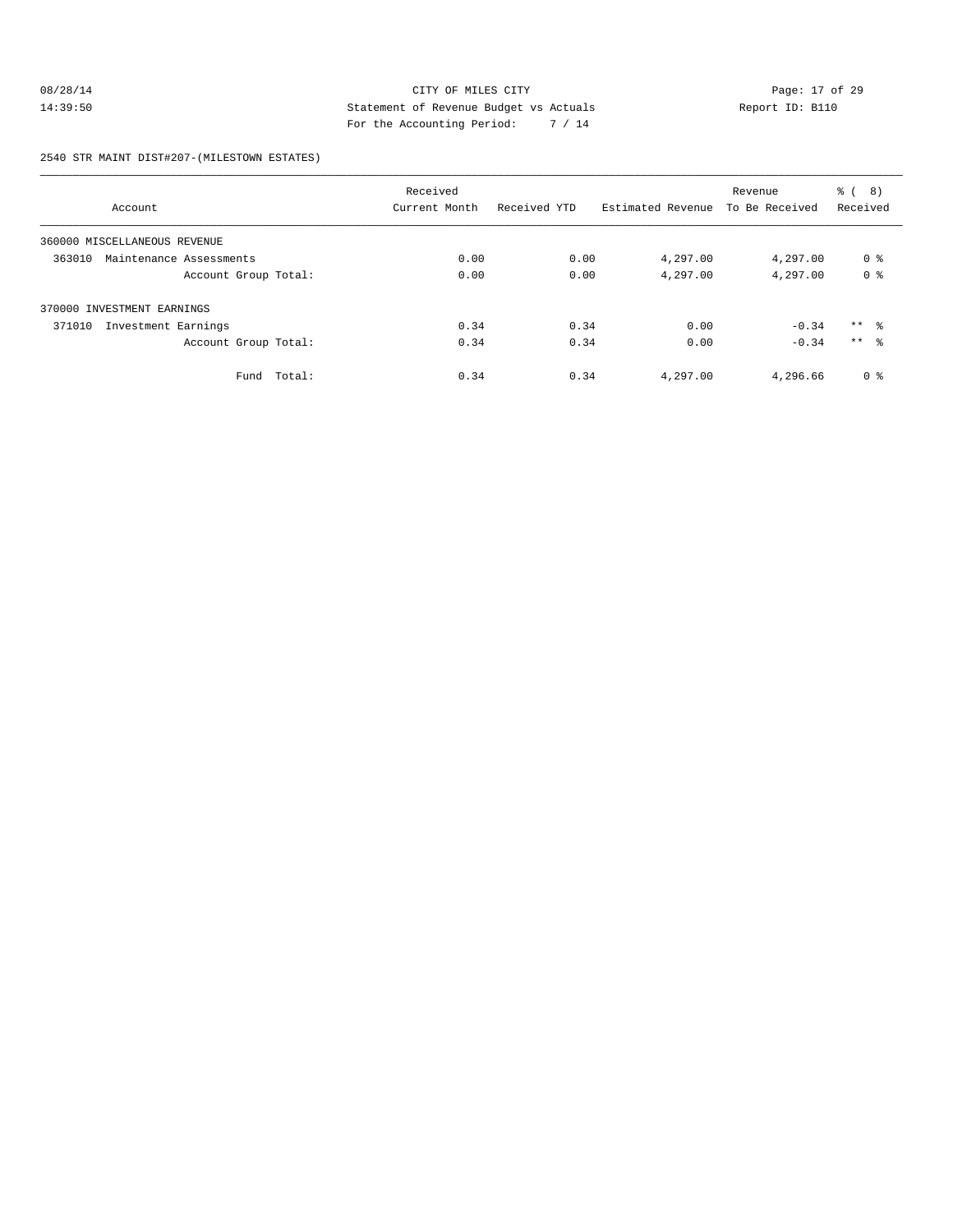# 08/28/14 Page: 18 of 29 14:39:50 Statement of Revenue Budget vs Actuals Report ID: B110 For the Accounting Period: 7 / 14

2820 GAS TAX

| Account                              | Received<br>Current Month | Received YTD | Estimated Revenue | Revenue<br>To Be Received | <sub>රී</sub> ( 8 )<br>Received |
|--------------------------------------|---------------------------|--------------|-------------------|---------------------------|---------------------------------|
| 330000 INTERGOVERNMENTAL REVENUES    |                           |              |                   |                           |                                 |
| Gasoline Tax Apportionment<br>335040 | 15,056.45                 | 15,056.45    | 180,677.00        | 165,620.55                | 8 %                             |
| Account Group Total:                 | 15,056.45                 | 15,056.45    | 180,677.00        | 165,620.55                | 8 %                             |
| Fund Total:                          | 15,056.45                 | 15,056.45    | 180,677.00        | 165,620.55                | 8 %                             |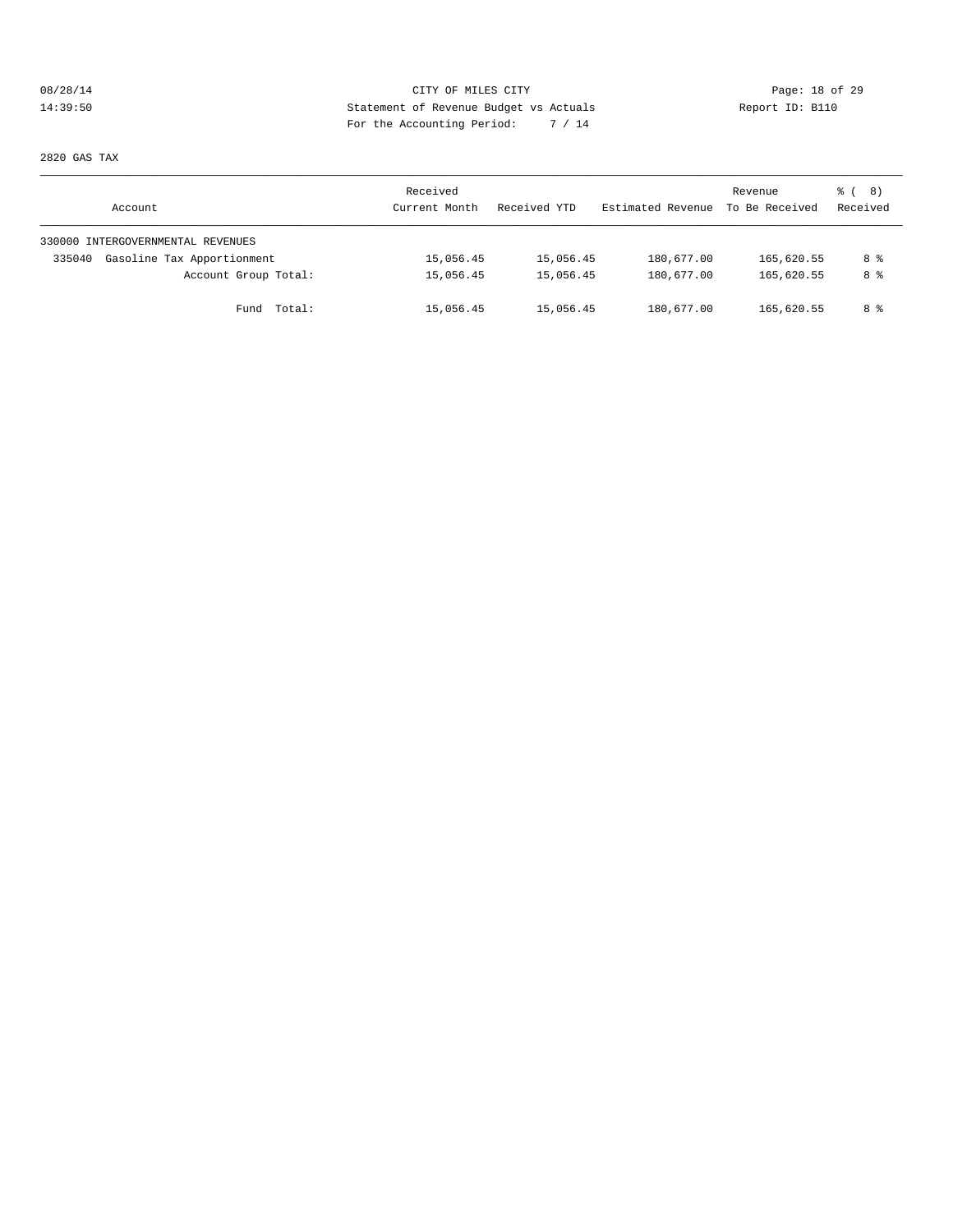# 08/28/14 Page: 19 of 29 14:39:50 Statement of Revenue Budget vs Actuals Report ID: B110 For the Accounting Period: 7 / 14

#### 2850 911 EMERGENCY

|                                   |        | Received      |              |                   | Revenue        | $\frac{6}{6}$<br>8) |
|-----------------------------------|--------|---------------|--------------|-------------------|----------------|---------------------|
| Account                           |        | Current Month | Received YTD | Estimated Revenue | To Be Received | Received            |
| 330000 INTERGOVERNMENTAL REVENUES |        |               |              |                   |                |                     |
| Basic 911 Funds<br>335080         |        | 0.00          | 0.00         | 64,000.00         | 64,000.00      | 0 <sub>8</sub>      |
| 335081<br>Enhanced 911 Funds      |        | 0.00          | 0.00         | 64,000.00         | 64,000.00      | 0 <sub>8</sub>      |
| 335082<br>911 - WIRELESS FUNDS    |        | 0.00          | 0.00         | 77,000.00         | 77,000.00      | 0 <sup>8</sup>      |
| Account Group Total:              |        | 0.00          | 0.00         | 205,000.00        | 205,000.00     | 0 <sup>8</sup>      |
| 370000 INVESTMENT EARNINGS        |        |               |              |                   |                |                     |
| 371010<br>Investment Earnings     |        | 15.13         | 15.13        | 300.00            | 284.87         | 5 <sup>8</sup>      |
| Account Group Total:              |        | 15.13         | 15.13        | 300.00            | 284.87         | 5 <sup>8</sup>      |
| Fund                              | Total: | 15.13         | 15.13        | 205,300.00        | 205, 284, 87   | 0 <sup>8</sup>      |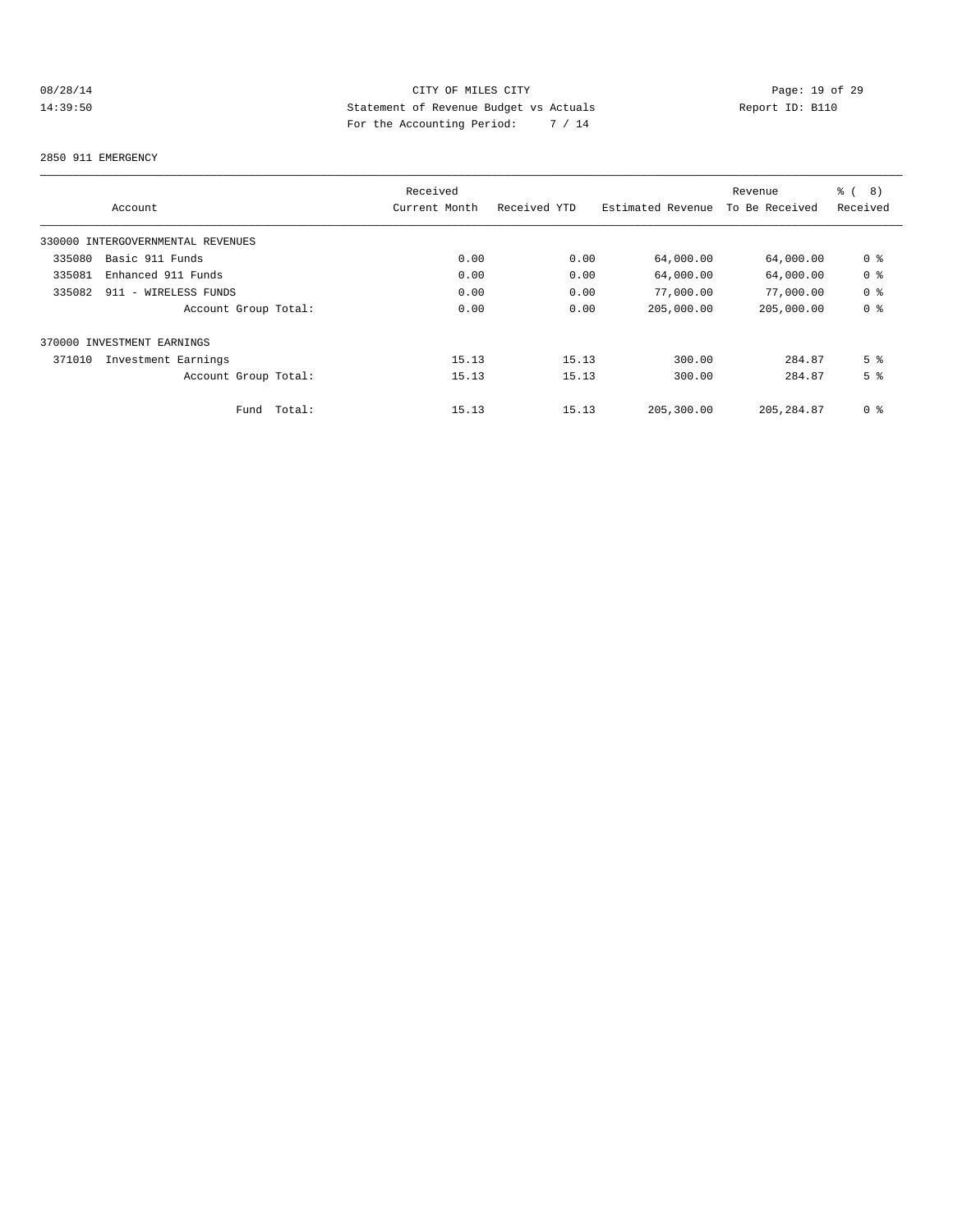# 08/28/14 Page: 20 of 29 14:39:50 Statement of Revenue Budget vs Actuals Report ID: B110 For the Accounting Period: 7 / 14

#### 2880 LIBRARY GRANTS

|        | Account                           |        | Received<br>Current Month | Received YTD | Estimated Revenue | Revenue<br>To Be Received | ී ( 8 )<br>Received |
|--------|-----------------------------------|--------|---------------------------|--------------|-------------------|---------------------------|---------------------|
|        | 330000 INTERGOVERNMENTAL REVENUES |        |                           |              |                   |                           |                     |
| 334100 | Library - State Aid               |        | 0.00                      | 0.00         | 5,398.00          | 5,398,00                  | 0 %                 |
| 334105 | Sagebrush Fed/Coal Sev Tax        |        | 0.00                      | 0.00         | 6,160.00          | 6.160.00                  | 0 <sup>8</sup>      |
| 334107 | Humanities Montana Grant          |        | 0.00                      | 0.00         | 2,000.00          | 2,000.00                  | 0 <sub>8</sub>      |
|        | Account Group Total:              |        | 0.00                      | 0.00         | 13,558.00         | 13,558.00                 | 0 <sub>8</sub>      |
|        | Fund                              | Total: | 0.00                      | 0.00         | 13,558.00         | 13,558.00                 | 0 %                 |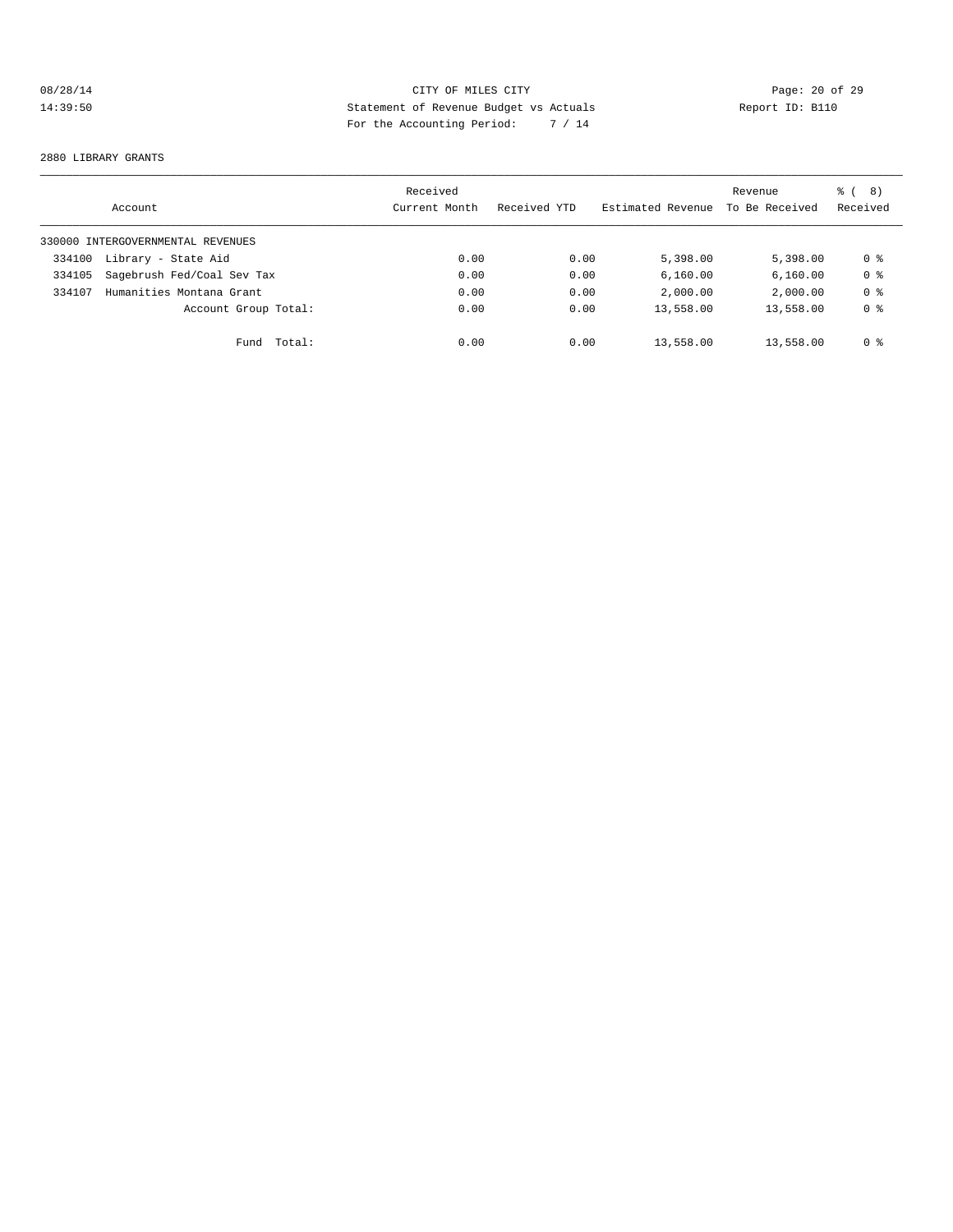# 08/28/14 Page: 21 of 29 14:39:50 Statement of Revenue Budget vs Actuals Report ID: B110 For the Accounting Period: 7 / 14

2935 Historic Preservation

|        |                                   | Received      |              |                   | Revenue        | ී (<br>8)      |
|--------|-----------------------------------|---------------|--------------|-------------------|----------------|----------------|
|        | Account                           | Current Month | Received YTD | Estimated Revenue | To Be Received | Received       |
|        | 330000 INTERGOVERNMENTAL REVENUES |               |              |                   |                |                |
| 331171 | HP-CDBG-ED Grant                  | 0.00          | 0.00         | 7,500.00          | 7,500.00       | 0 <sub>8</sub> |
| 331172 | Montana Main St Grant             | 0.00          | 0.00         | 8,216.00          | 8,216.00       | 0 <sup>8</sup> |
| 334000 | State Grants                      | $-1, 322.63$  | $-1, 322.63$ | 5,225.00          | 6,547.63       | $-25$ %        |
|        | Account Group Total:              | $-1,322.63$   | $-1,322.63$  | 20,941.00         | 22, 263.63     | $-6$ %         |
|        | 340000 Charges for Services       |               |              |                   |                |                |
| 346080 | Preservation Service Fees         | 0.00          | 0.00         | 1,200.00          | 1,200.00       | 0 <sup>8</sup> |
|        | Account Group Total:              | 0.00          | 0.00         | 1,200.00          | 1,200.00       | 0 <sup>8</sup> |
|        | 380000 OTHER FINANCING SOURCES    |               |              |                   |                |                |
| 383000 | Interfund Operating Transfer      | 0.00          | 0.00         | 3,457.00          | 3,457.00       | 0 <sup>8</sup> |
|        | Account Group Total:              | 0.00          | 0.00         | 3,457.00          | 3,457.00       | 0 <sup>8</sup> |
|        | Fund Total:                       | $-1,322.63$   | $-1,322.63$  | 25,598.00         | 26,920.63      | $-5$ $%$       |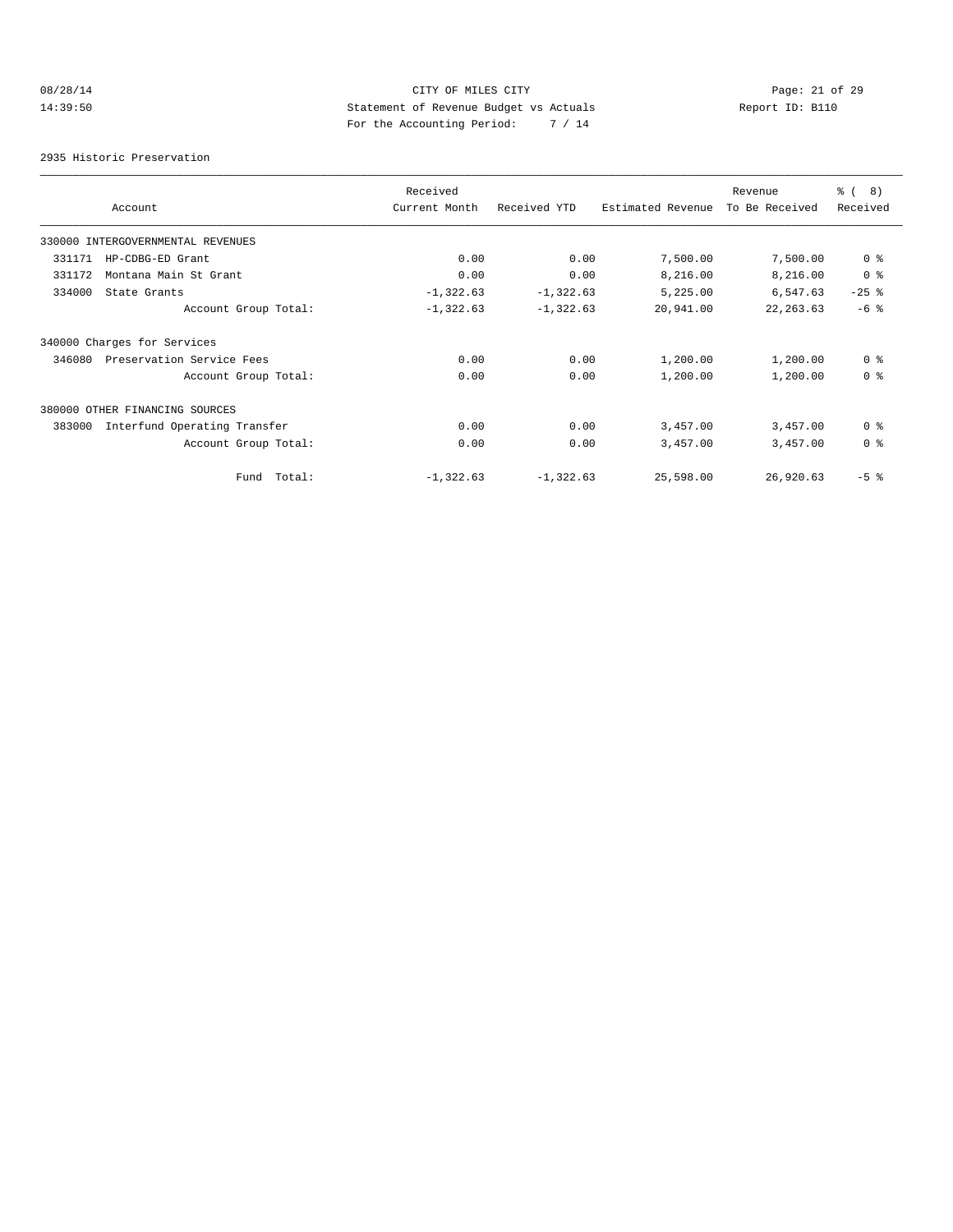#### 08/28/14 Page: 22 of 29 14:39:50 Statement of Revenue Budget vs Actuals Report ID: B110 For the Accounting Period: 7 / 14

2985 RETIRED SENIOR VOLUNTEER PROG (RSVP)

|                                      |        | Received      |              |                   | Revenue        | <b>ී</b> (<br>8) |
|--------------------------------------|--------|---------------|--------------|-------------------|----------------|------------------|
| Account                              |        | Current Month | Received YTD | Estimated Revenue | To Be Received | Received         |
| 330000 INTERGOVERNMENTAL REVENUES    |        |               |              |                   |                |                  |
| 331165<br>RSVP FEDERAL GRANTS-Custer |        | 0.00          | 0.00         | 60,728.00         | 60,728.00      | 0 <sup>8</sup>   |
| 331166<br>RSVP-Fallon                |        | 0.00          | 0.00         | 23,184.00         | 23,184.00      | 0 <sup>8</sup>   |
| Account Group Total:                 |        | 0.00          | 0.00         | 83,912.00         | 83,912.00      | 0 <sup>8</sup>   |
| 360000 MISCELLANEOUS REVENUE         |        |               |              |                   |                |                  |
| 362020<br>MISC REVENUE               |        | 0.00          | 0.00         | 19,000.00         | 19,000.00      | 0 <sup>8</sup>   |
| 362021<br>Misc. Rev- Fallon          |        | 0.00          | 0.00         | 2,000.00          | 2,000.00       | 0 <sup>8</sup>   |
| Account Group Total:                 |        | 0.00          | 0.00         | 21,000.00         | 21,000.00      | 0 <sup>8</sup>   |
| 370000 INVESTMENT EARNINGS           |        |               |              |                   |                |                  |
| 371010<br>Investment Earnings        |        | 1.52          | 1.52         | 0.00              | $-1.52$        | $***$ $\approx$  |
| Account Group Total:                 |        | 1.52          | 1.52         | 0.00              | $-1.52$        | $***$ $ -$       |
| Fund                                 | Total: | 1.52          | 1.52         | 104,912.00        | 104,910.48     | 0 <sup>8</sup>   |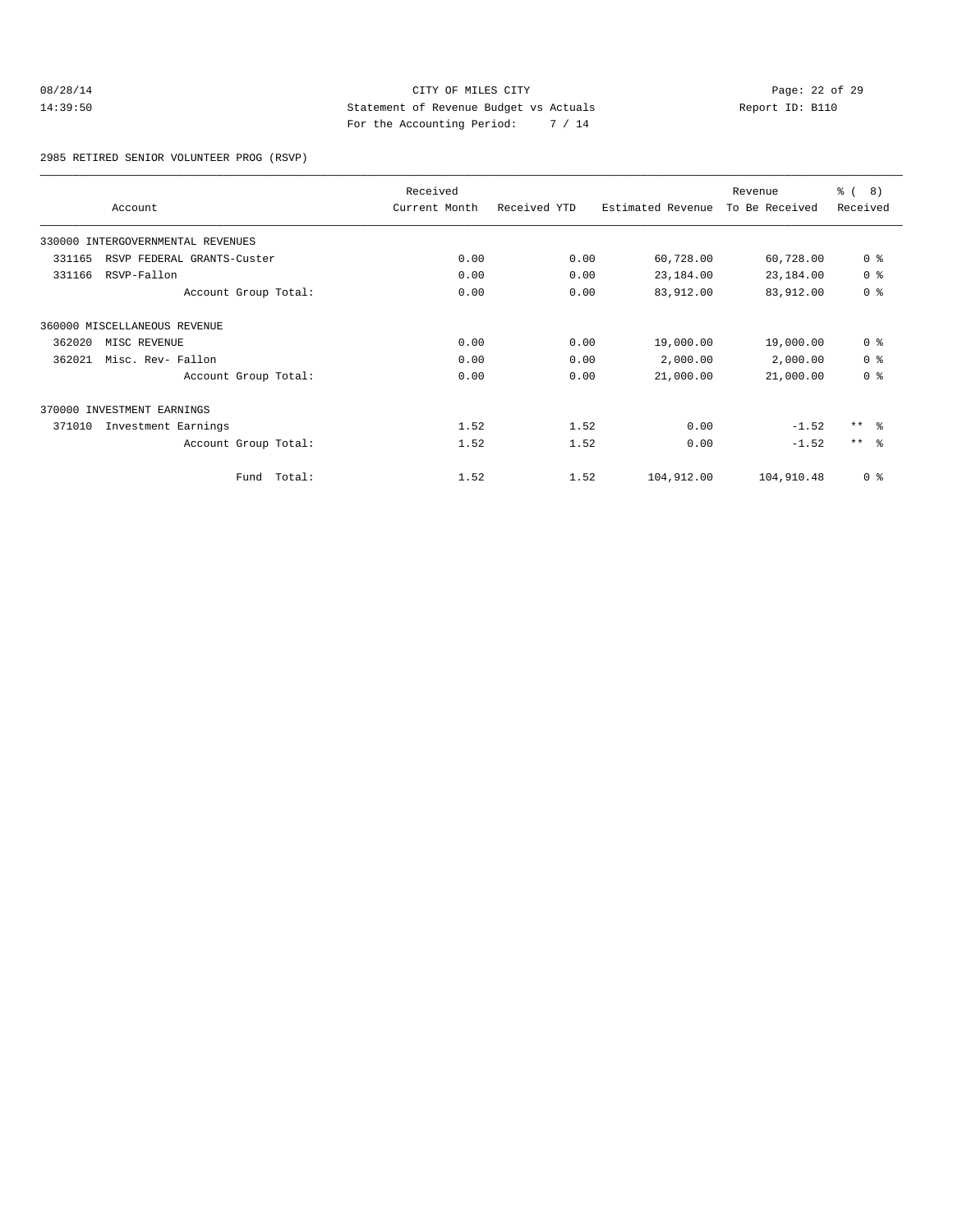#### 08/28/14 Page: 23 of 29 14:39:50 Statement of Revenue Budget vs Actuals Report ID: B110 For the Accounting Period: 7 / 14

4000 General Fund Capitol Improvement Fund

| Account                    |                      |             | Received<br>Current Month | Received YTD | Estimated Revenue To Be Received | Revenue  | <sub>රී</sub> ( 8 )<br>Received |  |
|----------------------------|----------------------|-------------|---------------------------|--------------|----------------------------------|----------|---------------------------------|--|
| 370000 INVESTMENT EARNINGS |                      |             |                           |              |                                  |          |                                 |  |
| 371010                     | Investment Earnings  |             | 19.09                     | 19.09        | 0.00                             | $-19.09$ | $***$ %                         |  |
|                            | Account Group Total: |             | 19.09                     | 19.09        | 0.00                             | $-19.09$ | $***$ %                         |  |
|                            |                      | Fund Total: | 19.09                     | 19.09        | 0.00                             | $-19.09$ | $***$ %                         |  |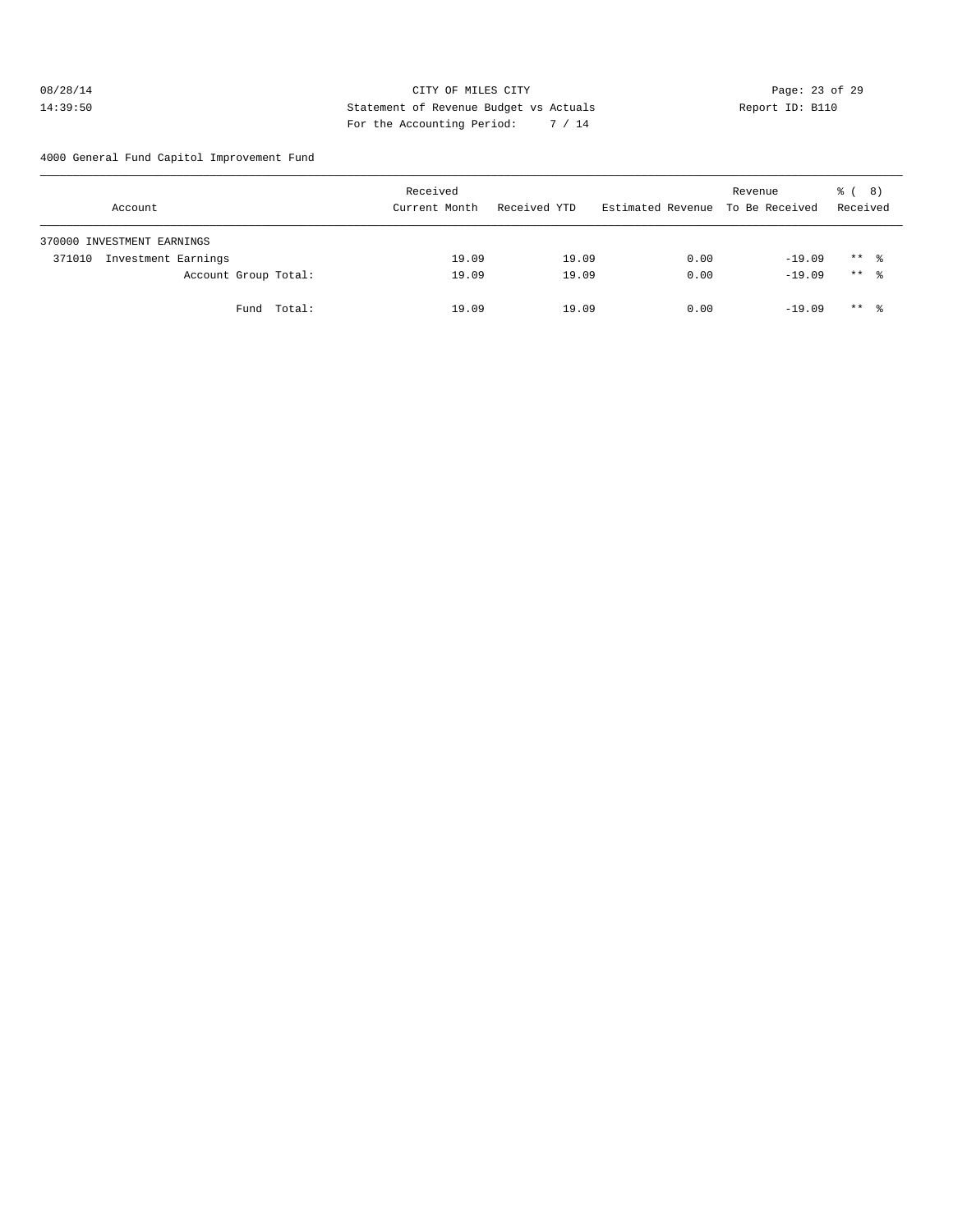# 08/28/14 Page: 24 of 29 14:39:50 Statement of Revenue Budget vs Actuals Report ID: B110 For the Accounting Period: 7 / 14

4060 CAPITAL IMPROV-PUBLIC WORKS

|        | Account                            | Received<br>Current Month | Received YTD | Estimated Revenue | Revenue<br>To Be Received | % ( 8 )<br>Received |
|--------|------------------------------------|---------------------------|--------------|-------------------|---------------------------|---------------------|
|        | 320000 LICENSES AND PERMITS        |                           |              |                   |                           |                     |
| 323040 | Other Miscellaneous Permits        | $-150.00$                 | $-150.00$    | 3,000.00          | 3,150.00                  | $-5$ $%$            |
|        | Account Group Total:               | $-150.00$                 | $-150.00$    | 3.000.00          | 3,150.00                  | $-5$ $%$            |
|        | 340000 Charges for Services        |                           |              |                   |                           |                     |
| 343014 | Street Cleaning                    | 8,490.00                  | 8,490.00     | 8,490.00          | 0.00                      | $100*$              |
| 343016 | Prkg Vio/Off Str-Impnd Fees        | 10.00                     | 10.00        | 500.00            | 490.00                    | 2 <sup>8</sup>      |
| 343018 | Sale of Street & Roadway Materials | 0.00                      | 0.00         | 1,000.00          | 1,000.00                  | 0 <sup>8</sup>      |
|        | Account Group Total:               | 8,500.00                  | 8,500.00     | 9,990.00          | 1,490.00                  | 85%                 |
|        | 370000 INVESTMENT EARNINGS         |                           |              |                   |                           |                     |
| 371010 | Investment Earnings                | 9.99                      | 9.99         | 0.00              | $-9.99$                   | $***$<br>ু ৯        |
|        | Account Group Total:               | 9.99                      | 9.99         | 0.00              | $-9.99$                   | $***$ $ -$          |
|        | 380000 OTHER FINANCING SOURCES     |                           |              |                   |                           |                     |
| 383000 | Interfund Operating Transfer       | 0.00                      | 0.00         | 214,961.00        | 214,961.00                | 0 <sup>8</sup>      |
|        | Account Group Total:               | 0.00                      | 0.00         | 214,961.00        | 214,961.00                | 0 <sup>8</sup>      |
|        | Fund Total:                        | 8,359.99                  | 8,359.99     | 227,951.00        | 219,591.01                | 4%                  |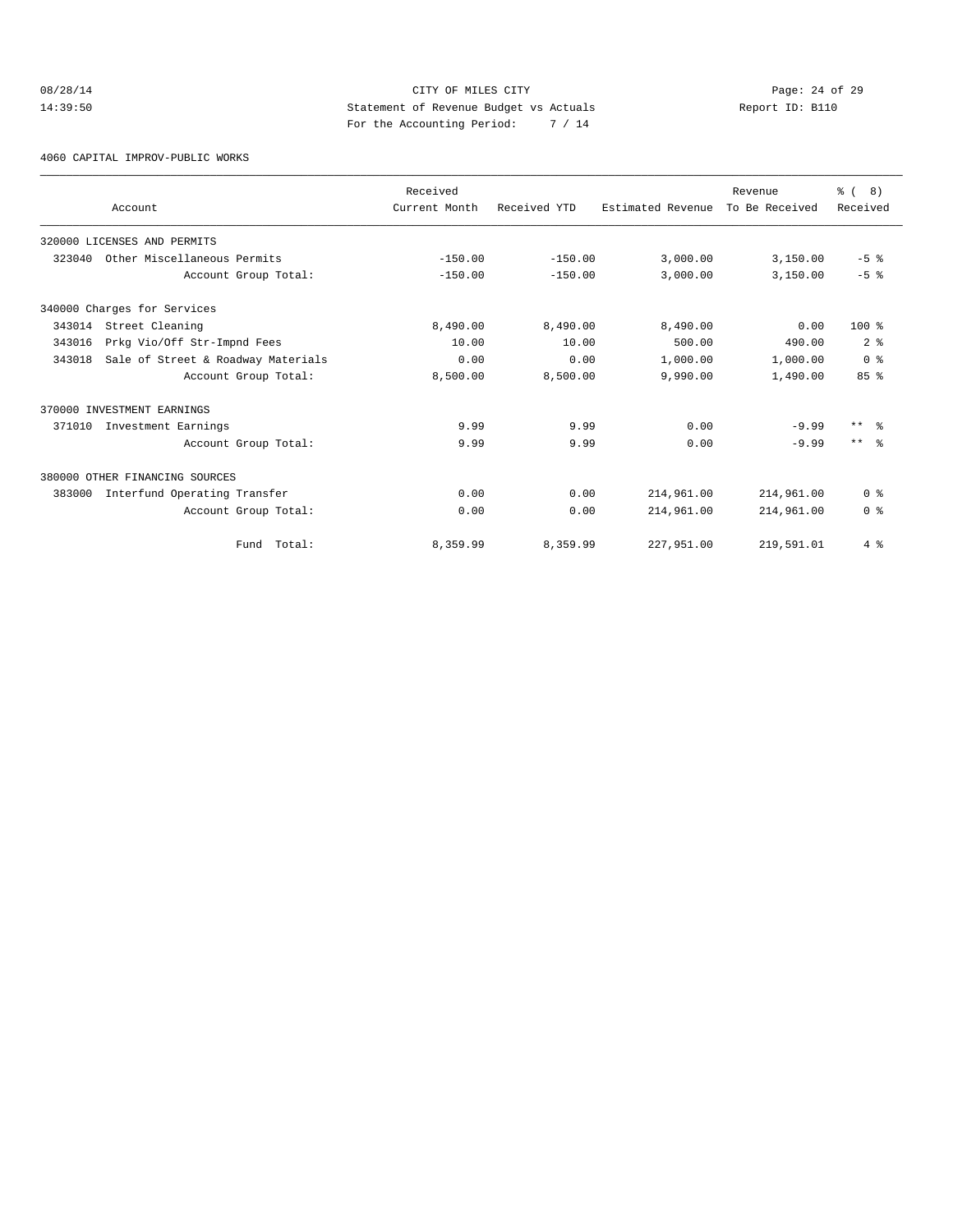# 08/28/14 Page: 25 of 29 14:39:50 Statement of Revenue Budget vs Actuals Report ID: B110 For the Accounting Period: 7 / 14

#### 5210 WATER UTILITY

|        |                                             | Received      |              |                   | Revenue        | <sub>ර</sub> 8) |
|--------|---------------------------------------------|---------------|--------------|-------------------|----------------|-----------------|
|        | Account                                     | Current Month | Received YTD | Estimated Revenue | To Be Received | Received        |
|        | 330000 INTERGOVERNMENTAL REVENUES           |               |              |                   |                |                 |
|        | 331041 Economic Development Act-Water Study | 0.00          | 0.00         | 25,000.00         | 25,000.00      | 0 <sup>8</sup>  |
|        | Account Group Total:                        | 0.00          | 0.00         | 25,000.00         | 25,000.00      | 0 <sup>8</sup>  |
|        | 340000 Charges for Services                 |               |              |                   |                |                 |
|        | 343021 Metered Water Sales                  | 200,829.95    | 200,829.95   | 1,950,000.00      | 1,749,170.05   | $10*$           |
| 343022 | Unmetered Water Sales/Chrgoffs              | 261.59        | 261.59       | 1,800.00          | 1,538.41       | 15 <sup>8</sup> |
| 343023 | Bulk Water Sales                            | 295.58        | 295.58       | 5,000.00          | 4,704.42       | 6 %             |
| 343025 | Hookup Fee                                  | 300.00        | 300.00       | 12,000.00         | 11,700.00      | 3%              |
| 343026 | Water Install/Tap Chrgs/Labor               | 100.00        | 100.00       | 3,000.00          | 2,900.00       | 3 <sup>8</sup>  |
| 343027 | Chq for Wtr Dept. Serv                      | 1,020.00      | 1,020.00     | 500.00            | $-520.00$      | $204$ %         |
| 343029 | Curb Stop Replacement Fee                   | 3,658.00      | 3,658.00     | 41,880.00         | 38,222.00      | 9 <sup>8</sup>  |
| 343039 | Custer Co w/s District (Water Study)        | 0.00          | 0.00         | 7,500.00          | 7,500.00       | 0 <sup>8</sup>  |
|        | Account Group Total:                        | 206, 465.12   | 206, 465.12  | 2,021,680.00      | 1,815,214.88   | $10*$           |
|        | 360000 MISCELLANEOUS REVENUE                |               |              |                   |                |                 |
| 362020 | MISC REVENUE                                | 533.74        | 533.74       | 7,500.00          | 6,966.26       | 7 %             |
|        | Account Group Total:                        | 533.74        | 533.74       | 7,500.00          | 6,966.26       | 7 %             |
|        | 370000 INVESTMENT EARNINGS                  |               |              |                   |                |                 |
|        | 371010 Investment Earnings                  | 513.30        | 513.30       | 2,000.00          | 1,486.70       | 26%             |
|        | Account Group Total:                        | 513.30        | 513.30       | 2,000.00          | 1,486.70       | 26%             |
|        | Fund Total:                                 | 207, 512.16   | 207,512.16   | 2,056,180.00      | 1,848,667.84   | $10*$           |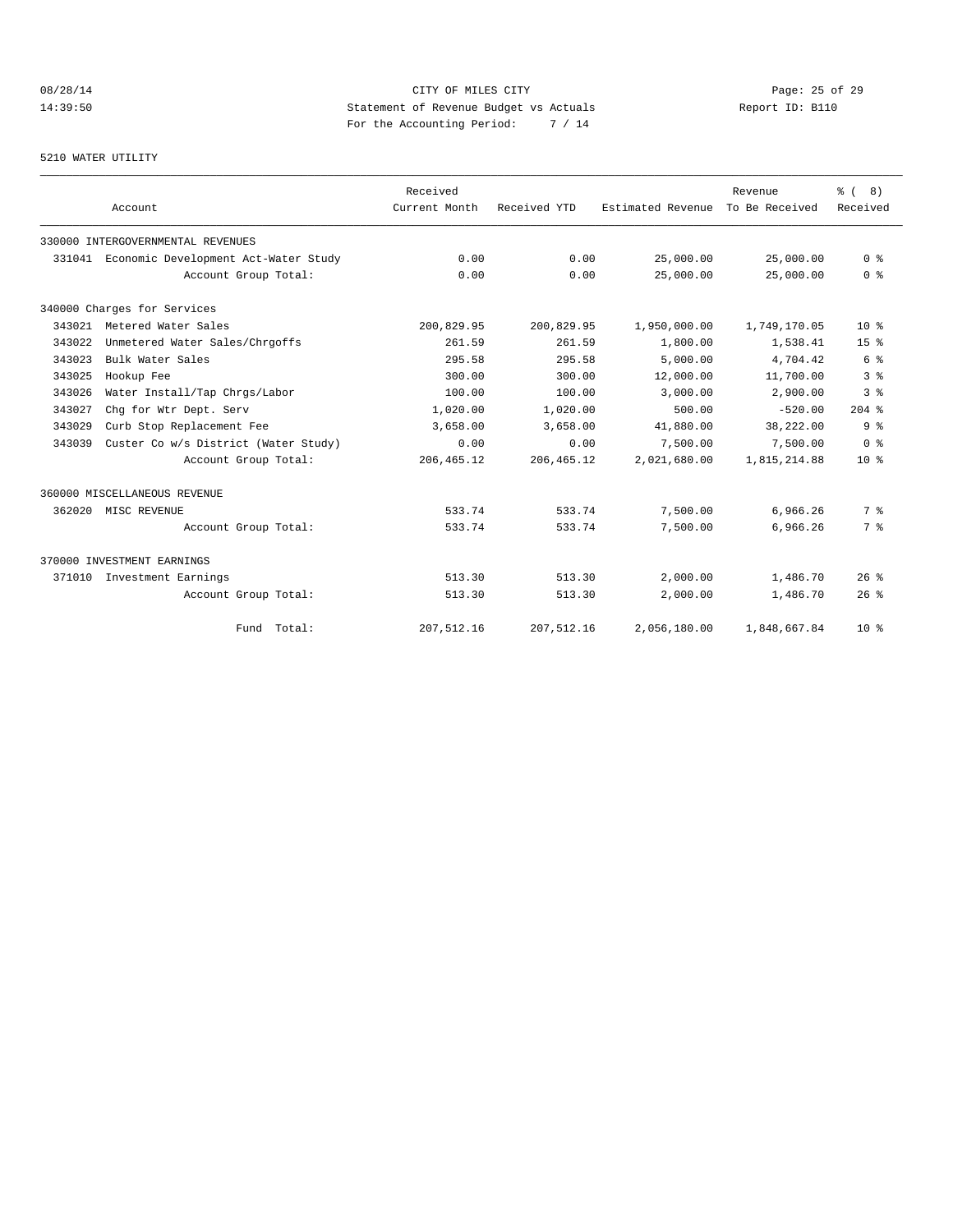# 08/28/14 Page: 26 of 29 14:39:50 Statement of Revenue Budget vs Actuals Report ID: B110 For the Accounting Period: 7 / 14

#### 5310 SEWER UTILITY

|        |                                      | Received      |              |                   | Revenue        | ී (<br>8)       |
|--------|--------------------------------------|---------------|--------------|-------------------|----------------|-----------------|
|        | Account                              | Current Month | Received YTD | Estimated Revenue | To Be Received | Received        |
|        | 330000 INTERGOVERNMENTAL REVENUES    |               |              |                   |                |                 |
| 331041 | Economic Development Act-Water Study | 0.00          | 0.00         | 25,000.00         | 25,000.00      | 0 <sup>8</sup>  |
| 334120 | TSEP Grant                           | 0.00          | 0.00         | 500,000.00        | 500,000.00     | 0 <sup>8</sup>  |
| 334121 | DNRC GRANTS                          | 0.00          | 0.00         | 100,000.00        | 100,000.00     | 0 %             |
| 334122 | Renewable Resource Grant             | 0.00          | 0.00         | 100,000.00        | 100,000.00     | 0 <sup>8</sup>  |
|        | Account Group Total:                 | 0.00          | 0.00         | 725,000.00        | 725,000.00     | 0 <sup>8</sup>  |
|        | 340000 Charges for Services          |               |              |                   |                |                 |
| 341075 | Serv/Cnty-Interlocal Agmt            | 0.00          | 0.00         | 1,530.00          | 1,530.00       | 0 %             |
| 343031 | Sewer Service Charges                | 90,743.93     | 90,743.93    | 1,086,644.00      | 995,900.07     | 8 %             |
| 343032 | Sewer Installation Charges/Chrgoffs  | 236.17        | 236.17       | 1,200.00          | 963.83         | $20*$           |
| 343033 | Hookup Fee                           | 0.00          | 0.00         | 6,000.00          | 6.000.00       | 0 <sup>8</sup>  |
| 343034 | Treatment Facilities Fees            | 160.00        | 160.00       | 3,000.00          | 2,840.00       | 5 <sup>8</sup>  |
| 343036 | Miscellaneous Sewer Revenue (Labor)  | 0.00          | 0.00         | 1,000.00          | 1,000.00       | 0 %             |
| 343037 | Baker Road Etc.                      | 767.21        | 767.21       | 8,200.00          | 7,432.79       | 9 %             |
| 343038 | RURAL SWR DIST #1                    | 0.00          | 0.00         | 23,000.00         | 23,000.00      | 0 %             |
| 343039 | Custer Co w/s District (Water Study) | 0.00          | 0.00         | 7,500.00          | 7,500.00       | 0 <sup>8</sup>  |
|        | Account Group Total:                 | 91,907.31     | 91,907.31    | 1,138,074.00      | 1,046,166.69   | 8%              |
|        | 360000 MISCELLANEOUS REVENUE         |               |              |                   |                |                 |
| 361010 | Land Rental                          | 2,500.00      | 2,500.00     | 2,576.00          | 76.00          | 97 <sup>8</sup> |
| 362020 | MISC REVENUE                         | 0.00          | 0.00         | 7,500.00          | 7,500.00       | 0 <sup>8</sup>  |
|        | Account Group Total:                 | 2,500.00      | 2,500.00     | 10,076.00         | 7,576.00       | $25$ %          |
|        | 370000 INVESTMENT EARNINGS           |               |              |                   |                |                 |
| 371010 | Investment Earnings                  | 125.00        | 125.00       | 1,000.00          | 875.00         | 13 <sup>8</sup> |
|        | Account Group Total:                 | 125.00        | 125.00       | 1,000.00          | 875.00         | $13*$           |
|        | 380000 OTHER FINANCING SOURCES       |               |              |                   |                |                 |
| 381070 | Proceeds from Notes/Loans/Intercap   | 0.00          | 0.00         | 6,000,000.00      | 6,000,000.00   | 0 %             |
|        | Account Group Total:                 | 0.00          | 0.00         | 6,000,000.00      | 6,000,000.00   | 0 <sup>8</sup>  |
|        | Fund Total:                          | 94,532.31     | 94,532.31    | 7,874,150.00      | 7,779,617.69   | 1 <sup>8</sup>  |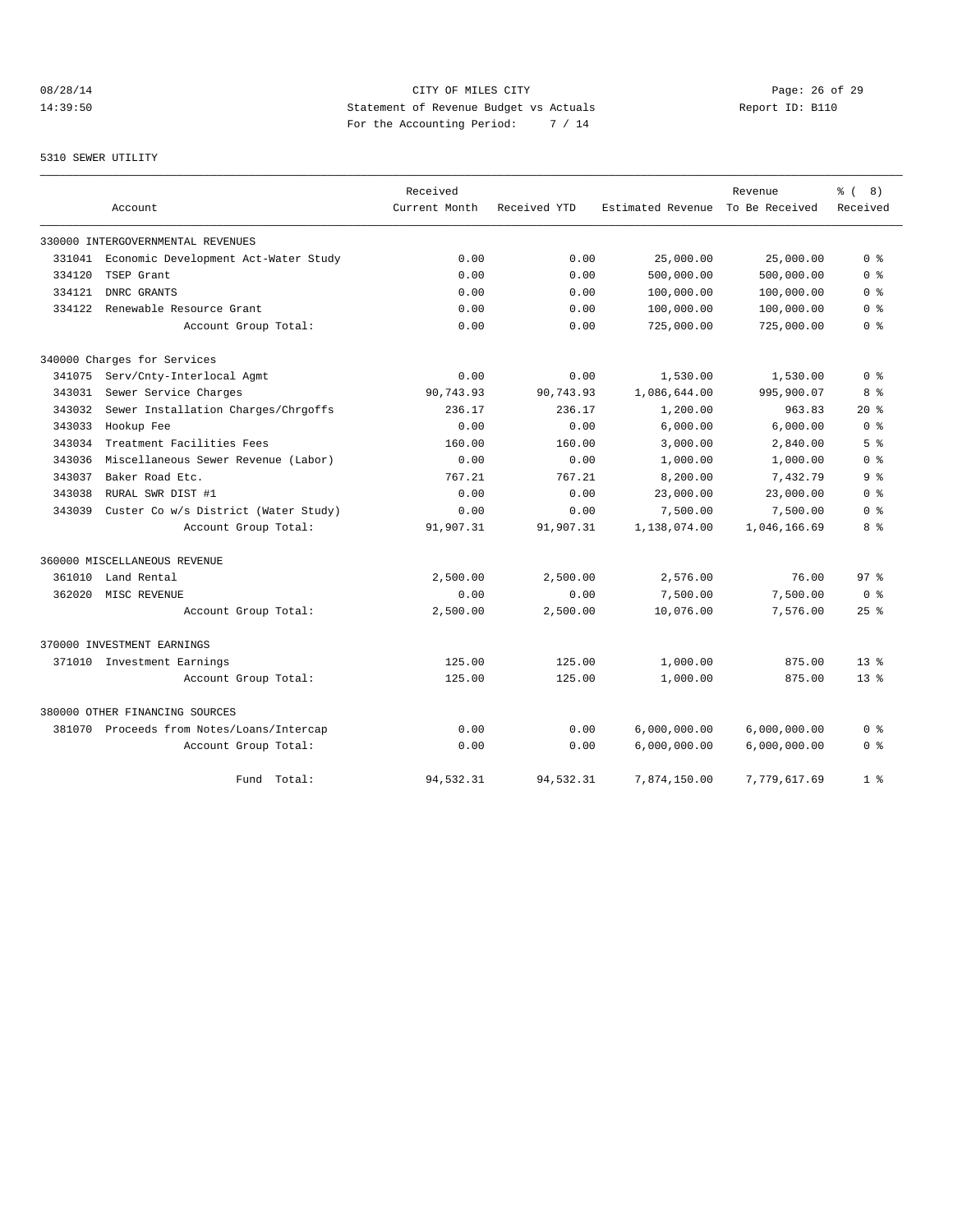# 08/28/14 Page: 27 of 29 14:39:50 Statement of Revenue Budget vs Actuals Report ID: B110 For the Accounting Period: 7 / 14

#### 5510 AMBULANCE FUND

|              | Account                                | Received<br>Current Month | Received YTD | Estimated Revenue | Revenue<br>To Be Received | ී (<br>8)<br>Received |
|--------------|----------------------------------------|---------------------------|--------------|-------------------|---------------------------|-----------------------|
| 310000 TAXES |                                        |                           |              |                   |                           |                       |
| 311010       | Real Property Taxes                    | 0.00                      | 0.00         | 6,500.00          | 6,500.00                  | 0 <sup>8</sup>        |
| 311020       | Personal Property Taxes                | 0.00                      | 0.00         | 650.00            | 650.00                    | 0 <sup>8</sup>        |
| 312000       | Penalty & Interest on Delinquent Taxes | 0.00                      | 0.00         | 30.00             | 30.00                     | 0 <sup>8</sup>        |
|              | Account Group Total:                   | 0.00                      | 0.00         | 7,180.00          | 7,180.00                  | 0 <sup>8</sup>        |
|              | 340000 Charges for Services            |                           |              |                   |                           |                       |
| 341075       | Serv/Cnty-Interlocal Agmt              | 0.00                      | 0.00         | 27,000.00         | 27,000.00                 | 0 <sup>8</sup>        |
| 342026       | Ambulance Charges                      | 80,871.40                 | 80,871.40    | 784,636.00        | 703,764.60                | $10*$                 |
| 342027       | Ambulance Standby                      | 0.00                      | 0.00         | 5,000.00          | 5,000.00                  | 0 <sup>8</sup>        |
|              | Account Group Total:                   | 80,871.40                 | 80,871.40    | 816,636.00        | 735,764.60                | $10*$                 |
|              | 360000 MISCELLANEOUS REVENUE           |                           |              |                   |                           |                       |
| 366010       | Misc- From Charge off Accts            | 675.73                    | 675.73       | 500.00            | $-175.73$                 | $135$ $%$             |
|              | Account Group Total:                   | 675.73                    | 675.73       | 500.00            | $-175.73$                 | $135$ $%$             |
|              | Fund Total:                            | 81,547.13                 | 81,547.13    | 824, 316, 00      | 742,768.87                | 10 <sup>8</sup>       |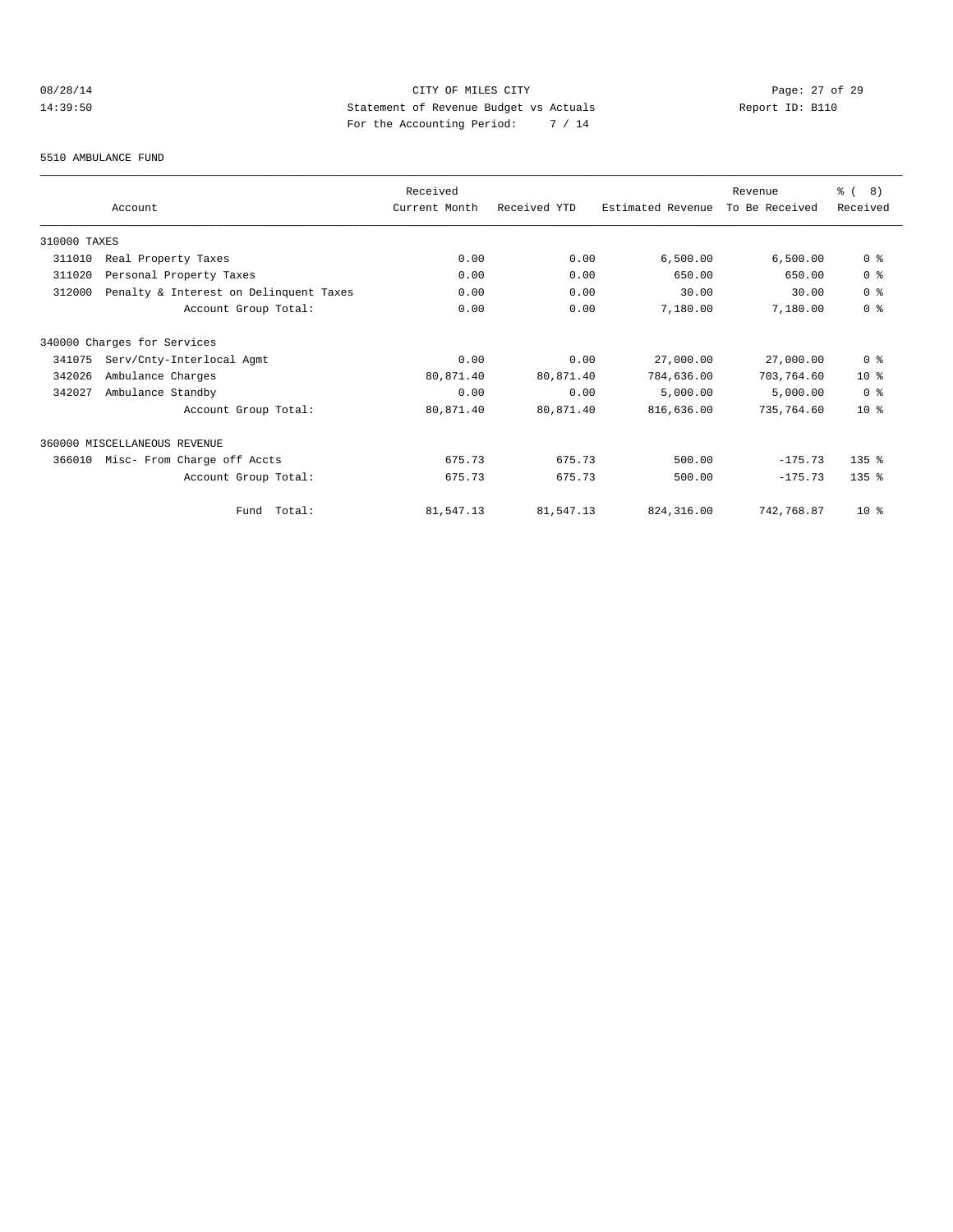# 08/28/14 Page: 28 of 29 14:39:50 Statement of Revenue Budget vs Actuals Report ID: B110 For the Accounting Period: 7 / 14

#### 5610 AIRPORT OPERATING

|              |                                        | Received      |              |                   | Revenue        | $\approx$ (<br>8) |
|--------------|----------------------------------------|---------------|--------------|-------------------|----------------|-------------------|
|              | Account                                | Current Month | Received YTD | Estimated Revenue | To Be Received | Received          |
| 310000 TAXES |                                        |               |              |                   |                |                   |
| 311010       | Real Property Taxes                    | 0.00          | 0.00         | 9,000.00          | 9,000.00       | 0 <sup>8</sup>    |
| 311020       | Personal Property Taxes                | 0.00          | 0.00         | 1,400.00          | 1,400.00       | 0 <sup>8</sup>    |
| 312000       | Penalty & Interest on Delinquent Taxes | 0.00          | 0.00         | 50.00             | 50.00          | 0 <sup>8</sup>    |
|              | Account Group Total:                   | 0.00          | 0.00         | 10,450.00         | 10,450.00      | 0 <sup>8</sup>    |
|              | 330000 INTERGOVERNMENTAL REVENUES      |               |              |                   |                |                   |
| 331129       | Federal Aeronautics Admin Grant        | 14,625.00     | 14,625.00    | 0.00              | $-14,625.00$   | $***$<br>- 옹      |
|              | Account Group Total:                   | 14,625.00     | 14,625.00    | 0.00              | $-14,625.00$   | $***$ $ -$        |
|              | 340000 Charges for Services            |               |              |                   |                |                   |
| 341075       | Serv/Cnty-Interlocal Agmt              | 0.00          | 0.00         | 22,000.00         | 22,000.00      | 0 <sup>8</sup>    |
| 343061       | Landing Fees                           | 0.00          | 0.00         | 2,500.00          | 2,500.00       | 0 <sup>8</sup>    |
| 343062       | Aviation Fuel                          | 54, 323.37    | 54, 323.37   | 530,000.00        | 475,676.63     | $10*$             |
| 343064       | Hangar Rent                            | 3,398.40      | 3,398.40     | 41,300.00         | 37,901.60      | 8 %               |
| 343065       | Building Rentals                       | 1,884.11      | 1,884.11     | 34,000.00         | 32, 115.89     | 6 %               |
| 343067       | Other - Miscellaneous                  | 0.00          | 0.00         | 5,000.00          | 5,000.00       | 0 <sup>8</sup>    |
|              | Account Group Total:                   | 59,605.88     | 59,605.88    | 634,800.00        | 575, 194.12    | 9 %               |
|              | 360000 MISCELLANEOUS REVENUE           |               |              |                   |                |                   |
| 361010       | Land Rental                            | 3,902.57      | 3,902.57     | 19,000.00         | 15,097.43      | $21$ %            |
| 362020       | MISC REVENUE                           | 230.00        | 230.00       | 11,000.00         | 10,770.00      | 2 <sup>8</sup>    |
|              | Account Group Total:                   | 4,132.57      | 4,132.57     | 30,000.00         | 25,867.43      | $14*$             |
|              | 370000 INVESTMENT EARNINGS             |               |              |                   |                |                   |
|              | 371010 Investment Earnings             | 0.93          | 0.93         | 200.00            | 199.07         | 0 <sup>8</sup>    |
|              | Account Group Total:                   | 0.93          | 0.93         | 200.00            | 199.07         | 0 <sup>8</sup>    |
|              | Fund Total:                            | 78, 364. 38   | 78, 364. 38  | 675,450.00        | 597,085.62     | $12*$             |